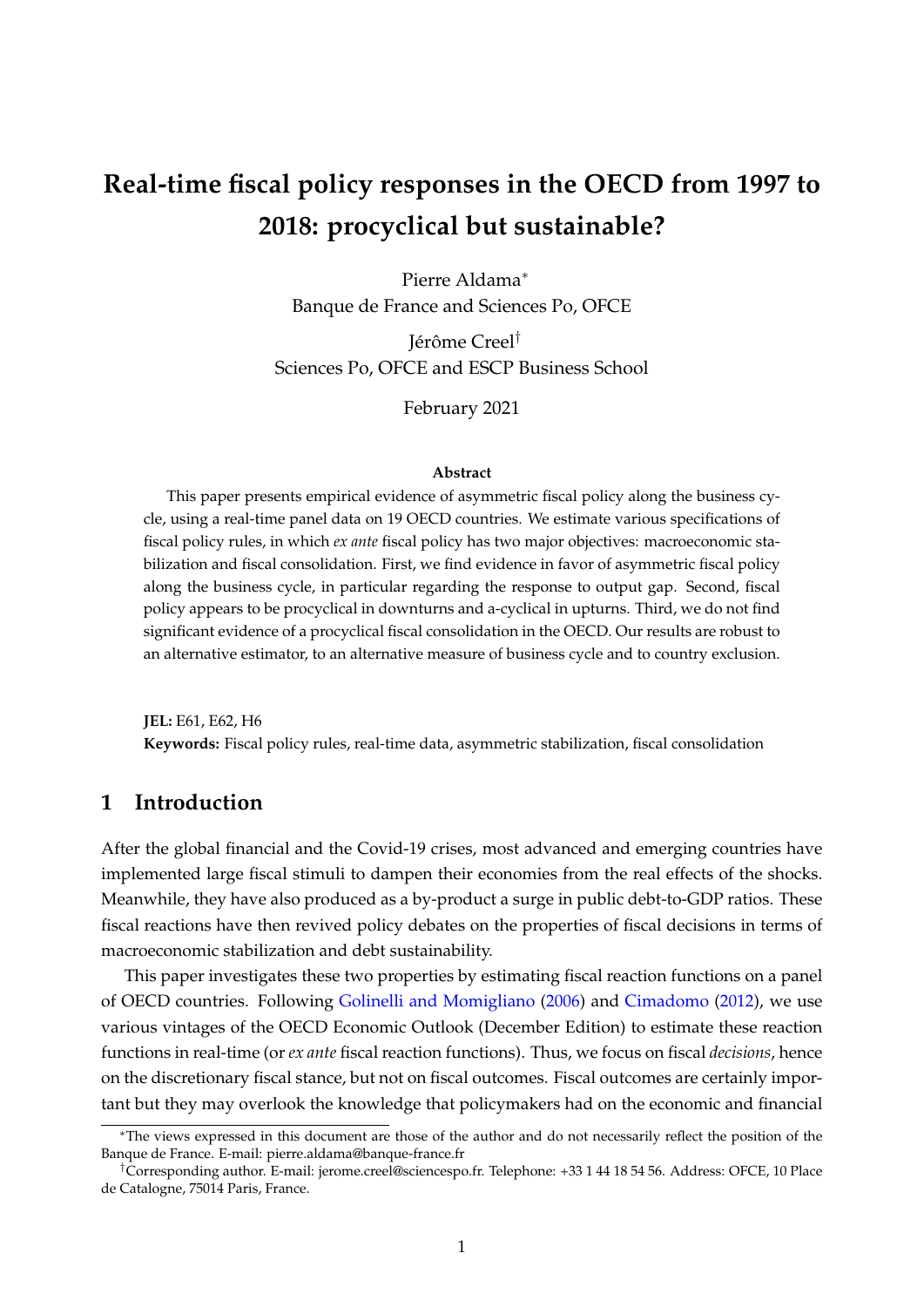environment at the time of their decisions. As a matter of fact, fiscal outcomes are potentially blurred by posterior data revisions that do not give a clear picture of the set of information at the disposal of policymakers. In contrast, policymakers' decisions under the real-time set of information at their disposal give insight on the real-time priorities of policymakers and, for countries facing fiscal rules, on their compliance with these rules.

The paper replicates earlier studies on real-time asymmetric fiscal reaction functions (e.g. [Cimadomo](#page-22-2) [\(2016\)](#page-22-2) and [Giuliodori and Beetsma](#page-22-3) [\(2008\)](#page-22-3), but it does so using an extended dataset that includes a major crisis (2007-2009) and therefore more frequent negative output gaps. The paper thus updates earlier outcomes in a more unstable macroeconomic environment. In such an environment, fiscal decisions may be viewed as ever more important to stabilize the whole economy. Checking whether they did so is an objective of this paper, but it is not the only one. During the European crisis of 2011-2012, the timing of fiscal consolidation during bad times has been much debated. To our knowledge, we add to the literature in testing for the hypothesis that fiscal consolidation (i.e. the specific response of structural primary balance to the level of public debt) is procyclical. We also study whether EMU membership introduces any modification in the results and we therefore question policymakers' compliance with the existing rules.

Main results are threefold. First, we confirm that a symmetric fiscal policy rules is unlikely an accurate representation of real-time fiscal policy. In particular, the response of fiscal policy to the output gap is weakly significant, if not absent. Second, we also confirm that the impact of the output gap on the reaction function is non-linear; however, we add a new though expected result. Actually, testing for asymmetric reaction functions delivers contrasting results along the business cycle but it is noteworthy that it contradicts the conclusions of former papers. Fiscal policy appears to be procyclical in downturns and a-cyclical in upturns. Furthermore, procyclicality in downturns appears to come mainly from EMU countries. Third, results do not support evidence of a procyclical fiscal consolidation, i.e. a larger response of structural primary balance to public debt in downturns, which looks at odds with the criticisms against the application of fiscal rules, at least in European countries. Quite interestingly, this latter result works for EMU countries as well.

Our results are not sensitive to alternative estimator and specifications.The introduction of an Instrumental Variable General Method of Moments estimator to check for a possible endogeneity bias in the baseline estimations does not modify the results. We also check whether evidence of procyclical *ex ante* discretionary fiscal policy is robust to an alternative measure of economy's position in the business cycle. Indeed, output gap forecasts tend to be negative on average, which mechanically reduces observations of positive output gaps and may bias our estimates of the asymmetric fiscal rule specification. In addition, discrete dummy variable are likely to be too discrete and too simple to capture an economy's position in the business cycle. Hence, we use a simple calibrated logistic transition function that addresses these two caveats. Our transition function takes into account the negative average of output gap forecasts, using a country-specific normalized output gap forecast measure, and allows for smooth-transition between upturns and downturns. Using this alternative measure of business cycle stance confirms the baseline findings. In addition, results related to pro-cyclicality of fiscal policy do not seem to be driven by a single country, as estimates are fairly stable and robust to country exclusion.

The remainder of the paper is structured as follows. Section [2](#page-2-0) reviews the literature on real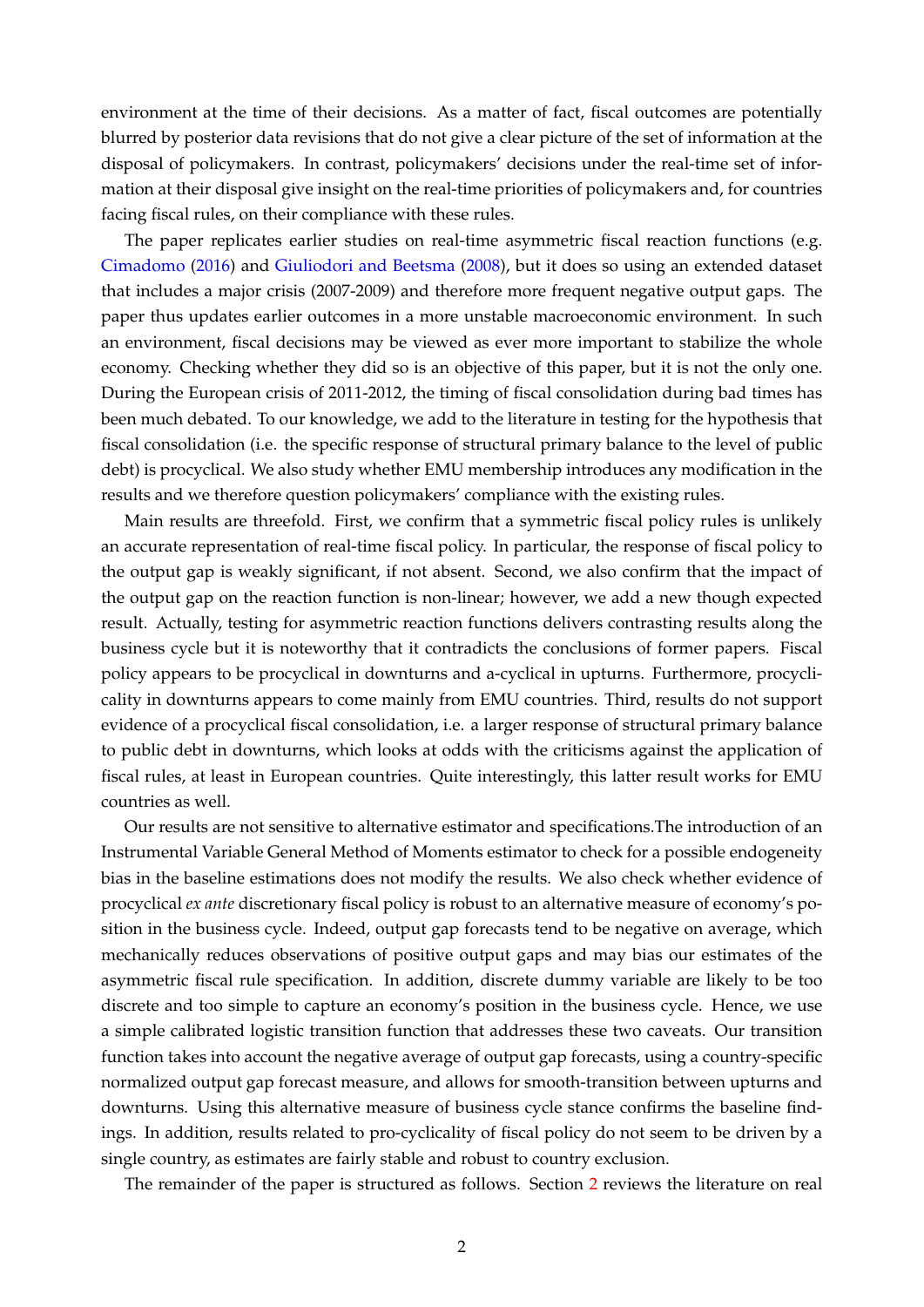time fiscal reaction functions whereas section. Section [3](#page-3-0) provides a description of the dataset. Section [4](#page-4-0) presents the empirical methodology and the results. Section [5](#page-8-0) proposes the robustness checks. The last section concludes.

## <span id="page-2-0"></span>**2 Related literature**

As acknowledged by [Cimadomo](#page-22-2) [\(2016\)](#page-22-2) in his survey, the first paper introducing real-time data in the estimation of fiscal reaction functions is [Loukoianova and Vahey](#page-23-0) [\(2003\)](#page-23-0) who applies [Barro](#page-22-4) [\(1979\)](#page-22-4)'s tax smoothing approach to US data. Since then, there have been only a few papers discussing and estimating fiscal reaction functions in real time. In contrast, the literature on *ex post* fiscal reaction function emerged much earlier and has been abundant (see e.g. [Barro](#page-22-5) [\(1986\)](#page-22-5), [Bohn](#page-22-6) [\(1998\)](#page-22-6), [Arreaza et al.](#page-22-7) [\(1999\)](#page-22-7), [Galí and Perotti](#page-22-8) [\(2003\)](#page-22-8), [Huart](#page-22-9) [\(2013\)](#page-22-9), [Plödt and Reicher](#page-23-1) [\(2015\)](#page-23-1), [Checherita-Westphal and Žd'árek](#page-22-10) [\(2017\)](#page-22-10)).

There are two different strands in the literature on real-time fiscal reaction functions. First, some papers mix *ex post* and real-time data to assess fiscal reaction functions. More precisely, they explain fiscal outcomes (or *ex post*/revised primary or cyclically-adjusted primary balance) by some real-time variables. These can be the output gap, [Forni and Momigliano](#page-22-11) [\(2004\)](#page-22-11), the output gap and the lagged fiscal balance, [Golinelli and Momigliano](#page-22-0) [\(2006\)](#page-22-0), or the measurement error made in the real-time evaluation of the output, see [Bernoth et al.](#page-22-12) [\(2015\)](#page-22-12) and [Poghosyan and](#page-23-2) [Tosun](#page-23-2) [\(2019\)](#page-23-2).

The second strand includes exclusively real-time data, for the independent and dependent variables. [Cimadomo](#page-22-1) [\(2012\)](#page-22-1) studies the fiscal reaction function of a panel of 19 OECD countries between 1994 and 2006 and concludes that discretionary fiscal policy has been counter-cyclical, especially in economic expansions. [Giuliodori and Beetsma](#page-22-3) [\(2008\)](#page-22-3) explore the interdependence of discretionary fiscal policy among EU countries and show that fiscal plans in large countries impinge on those of the smaller countries, while the reverse is not true. They also confirm [Cimadomo](#page-22-1) [\(2012\)](#page-22-1)'s result that fiscal policy has been counter-cyclical during expansions. [Lewis](#page-23-3) [\(2013\)](#page-23-3) applies the same methodology to Central and Eastern European Countries, except that he uses the *ex ante* total budget balance as the fiscal dependent variable. He concludes in favour of counter-cyclicality as well. [Beetsma and Giuliodori](#page-22-13) [\(2010\)](#page-22-13) estimate the fiscal reaction functions on real-time data between 1995 and 2006 and then study the fiscal reactions to new information, par-ticularly on economic activity.<sup>[1](#page-2-1)</sup> They distinguish two phases in fiscal practice : there is the budget preparation period and then the implementation period. Beetsma and Giuliodori thus show that, in the first phase, fiscal policy is acyclical in the EU and counter-cyclical in other OECD countries. In the second phase, European fiscal policies become pro-cyclical while they become acyclical in the other OECD countries. [Paloviita and Kinnunen](#page-23-4) [\(2011\)](#page-23-4) include the 2008-2009 crisis in their sample, which extends from 1997 to 2010, and estimate the reaction of the primary structural balance to the output gap for a panel of 12 Euro Area countries. They show that fiscal planning is counter-cyclical, on the one hand, and, on the other hand, that the fiscal policy implemented was modified during the economic crisis phase to respond to fiscal forecast errors and mitigate the effects of the crisis. On a sample of Euro Area countries between 1999 and 2015, [Eyraud et](#page-22-14) [al.](#page-22-14) [\(2017\)](#page-22-14) show that fiscal policy has been pro-cyclical and show evidence of a deficit bias: fiscal

<span id="page-2-1"></span><sup>&</sup>lt;sup>1</sup>See also [Beetsma et al.](#page-22-15) [\(2009,](#page-22-15) [2013\)](#page-22-16) on fiscal policy in the EU in real time.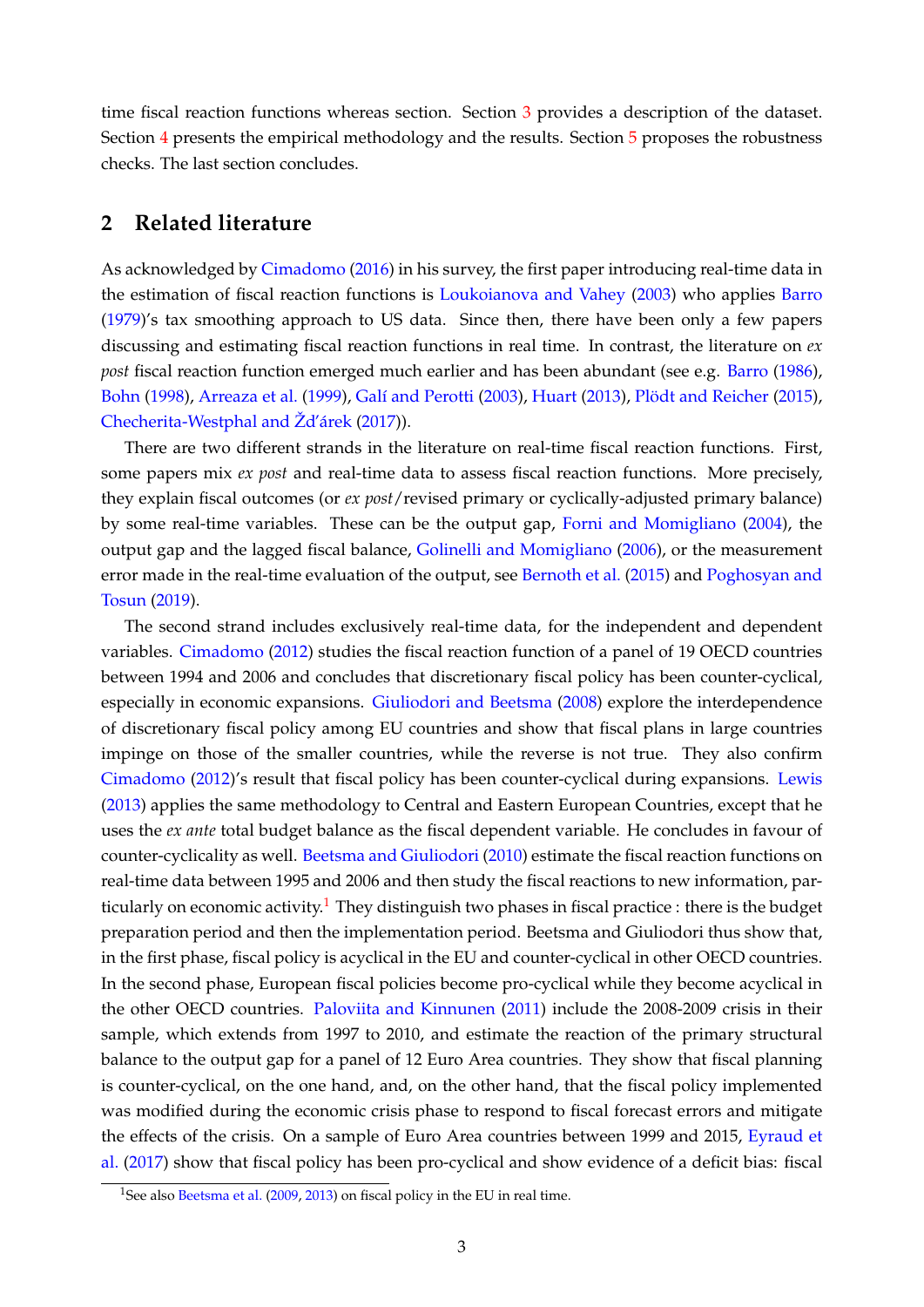policy is pro-cyclical in good times and a-cyclical in bad times.

In contrast with this literature, [Kalckreuth and Wolff](#page-23-5) [\(2011\)](#page-23-5) focus on a single country, the US. They also compute exclusively the reaction of fiscal policy to economic activity and show that the discretionary fiscal stance reacts instantaneously to a change in economic activity, in a countercyclical manner.

# <span id="page-3-0"></span>**3 Dataset**

Unlike monetary policy, which almost directly controls the short-term interest rate via openmarket operations and is observed in real-time, fiscal policy does not really have an instrument that the government would control instantaneously.

This is because the primary budget balance, and even more so the primary balance are statistical constructions, which are at best available on a quarterly basis and which are subject to revisions. These phenomena are even more pronounced in the case of the primary structural balance insofar as it depends in addition on estimates of potential GDP and on government expenditure and revenues elasticities to nominal GDP. Moreover, given the existence of automatic stabilisers, the dynamics of revenues and prices are largely endogenous to economic activity, and are partially beyond the control of governments in the execution of their budgets. There is also a long time lag between a fiscal decision and its implementation, usually due to the parliamentary process. As a result, the *ex post* level of balance (as a percentage of GDP) can deviate very significantly from the *ex ante* planned level. Finally, measures of potential GDP and output gap themselves tend to be sharply revised, for example since the financial crisis and recession in 2008 (see [Coibion et al.,](#page-22-17) [2018\)](#page-22-17), and this mechanically induces a bias in the estimation of the fiscal response to economic activity.

Therefore, highlighting the determinants of fiscal decision requires to use real-time measures of the fiscal instrument and of the variables of interest (GDP, output gap, inflation, public debt, etc.), following the example of [\(Golinelli and Momigliano,](#page-22-0) [2006,](#page-22-0) [Beetsma and Giuliodori,](#page-22-13) [2010,](#page-22-13) [Cimadomo,](#page-22-1) [2012,](#page-22-1) [2016\)](#page-22-2).

To build our database in real time, we have used different vintages of the Economic Outlook of OECD (December edition) from 1996 to 2017. By convention, *ex post* time series are taken from the OECD Economic Outlook (Dec. 2017) and ends in 2016. Yet, we are fully aware that these series are subject to future revisions of national accounts up to 2 or 3 years. For real-time data, we have extracted the *forecast* and the *nowcast* of the different vintages of the OECD. Formally, the real-time measurement of the variable  $x_t$  for a set of information  $\mathcal I$  is designated by  $x_{t|\mathcal I}$ . Hence, the nowcast is *xt*|*<sup>t</sup>* and the forecast is *xt*|*t*−<sup>1</sup> . Our real-time series cover the years 1996-2018. Our dataset includes the primary structural balance (in percent of potential GDP), gross and net financial public debt (in percent of GDP) , output gap (in percent of potential GDP), potential GDP, short and long nominal interest rate, nominal effective exchange rate, for a panel of 19 countries. By primary structural balance, we refer to the "cyclically adjusted primary balance", which does not take into account exceptional and temporary measures in its calculation. The panel includes the first 15 Member States of the European Union, plus 4 advanced OECD countries: Australia, Austria, Belgium, Canada, Denmark, Finland, France, Germany, Greece, Ireland, Italy, Luxembourg, the Netherlands, New Zealand, Portugal, Spain, Sweden, the United Kingdom and the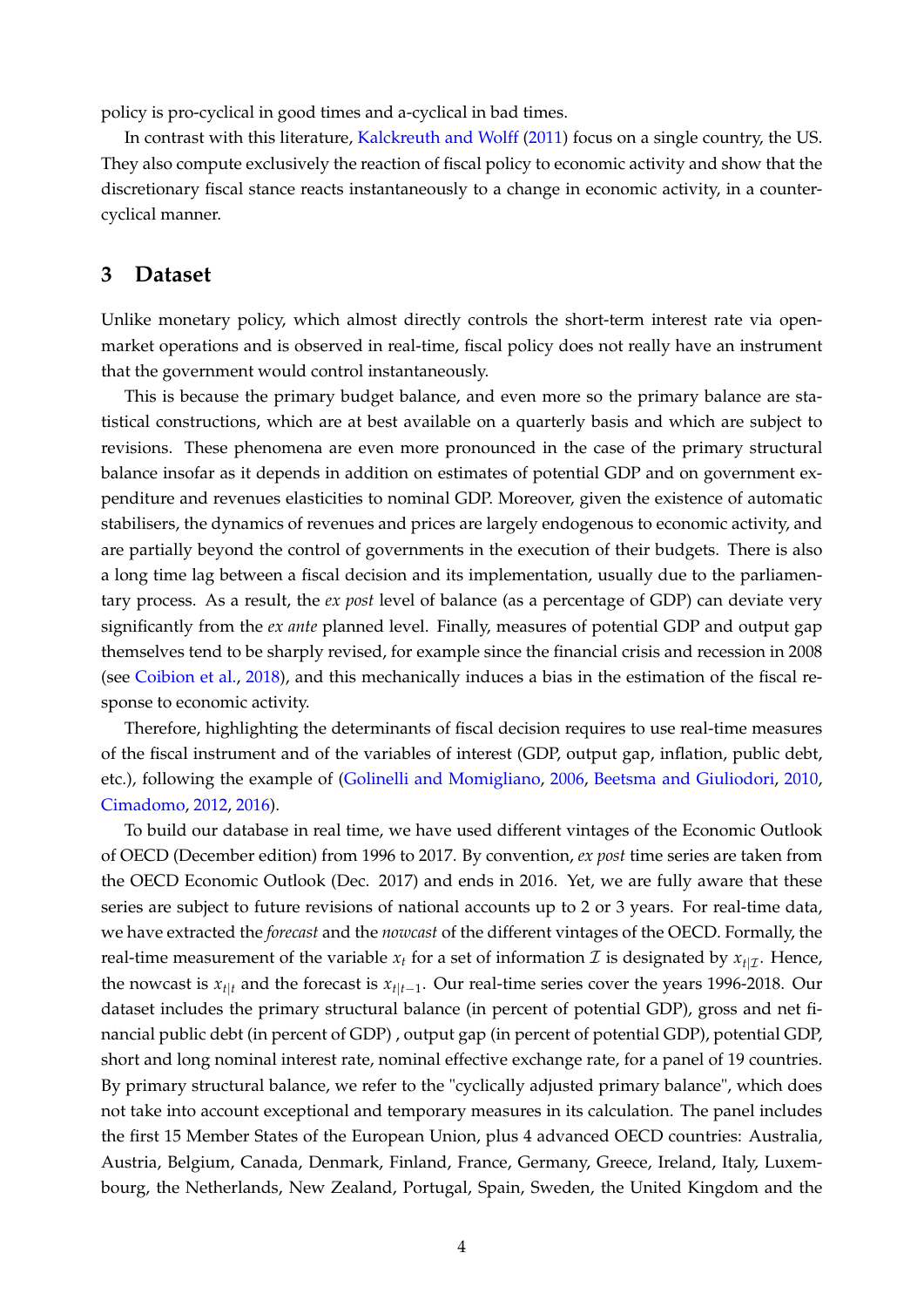United States.[2](#page-4-1)

Figures [5](#page-20-0)[–7](#page-21-0) in Appendix [A.2](#page-20-1) report the *ex post*, the one-year ahead forecast and the currentyear nowcast of structural primary balance, gross public debt and output gap. A visual inspection easily shows the non negligible discrepancy between *ex ante* and *ex post* measures of fiscal policy or output gaps. Table [7](#page-20-2) completes this description and reports descriptive statistics for these variables.

In our estimates, we choose to use the gross financial liabilities as a measure of public debt, rather than the net financial liabilities or the Maastricht gross public debt, for several reasons. First, the Maastricht definition of gross public debt does not apply to extra-EU countries and therefore limits our ability to estimate a common fiscal rule within the panel of OECD countries. Second, we agree with the arguments of [Panizza and Presbitero](#page-23-6) [\(2013\)](#page-23-6) in favor of using gross financial debt rather than net financial debt. While the latter is probably a better measure of the financial position of government, its calculation is subject to caveat and assumptions as it requires to evaluate financial assets of government. In contrast, the definition of gross financial debt remains fairly stable and homogeneous across time and countries. Third, we can argue that gross debt is a measure of government indebtedness, which is invariant to fiscal stress compared to net government debt. Suppose a fiscal crisis occurs, it may likely be that the government makes fire sales and incurs capital losses when trying to liquidate a part of its financial assets.

# <span id="page-4-0"></span>**4 Empirical analysis**

We turn to the empirical analysis in real-time. In particular, we investigate how discretionary fiscal policy, i.e. structural primary surplus, responds *ex ante* to expected output gap and to current estimates of public debt-to-GDP ratio and how it might vary along the business cycle, hence characterising some potential asymmetries.

#### **4.1 Models**

**Fiscal reaction function and sustainability condition** Theoretical (e.g. [Benigno and Woodford](#page-22-18) [\(2004\)](#page-22-18) or [Fournier and Lieberknecht](#page-22-19) [\(2020\)](#page-22-19) as well as empirical (e.g. [Bohn](#page-22-6) [\(1998\)](#page-22-6)) analyses of fiscal reaction functions generally introduce two main fiscal policy objectives: on the one hand, ensuring fiscal sustainability (or stabilization of the public debt ratio as a percentage of GDP) and on the other hand, counter-cyclical stabilization through the reaction to a measure of the position in the macroeconomic cycle, the output gap or the deviation of the unemployment rate from its long-term structural level.

Here, we adopt the following general specification:

<span id="page-4-2"></span>
$$
sp s_t = \alpha_0 + \rho s p s_{t-1} + \gamma b_{t-1} + \alpha_y \hat{y}_t + \varepsilon_t \tag{1}
$$

where *sps<sup>t</sup>* is the structural primary surplus in percent of potential GDP, *bt*−<sup>1</sup> is the end-of-period public debt in percent of GDP and  $\hat{y}_t$  is the output gap. Our specifications diverge in three di-

<span id="page-4-1"></span><sup>&</sup>lt;sup>2</sup>We have chosen to exclude Japan, which remains a singular case given the very high level of its public debt over the last 20 years. We also exclude Norway, which has exceptional net public assets (via its sovereign fund, which is backed by its oil resources) that are not reflected (by definition) in gross public debt.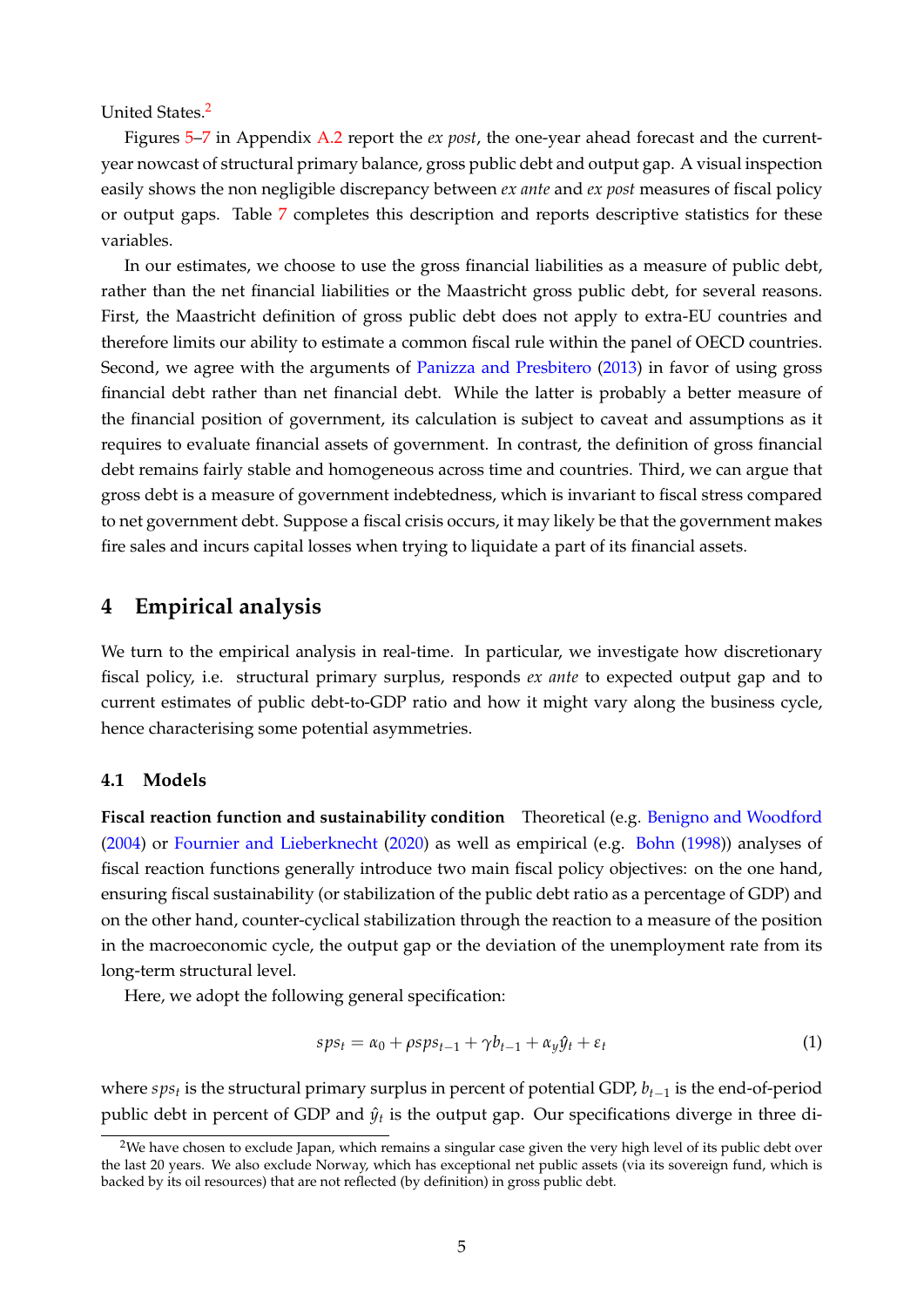rections from the usual framework of [Bohn](#page-22-6) [\(1998\)](#page-22-6). First, we do not include transitory real gov-ernment spending.<sup>[3](#page-5-0)</sup> Second, we choose the structural primary surplus rather than the primary surplus, which allow us to study the discretionary component of fiscal policy without having to control for automatic stabilisers and other transitory components. Third, we take into account fiscal policy inertia (or persistence), through the *ρ* parameter. To our knowledge, [Daniel and](#page-22-20) [Shiamptanis](#page-22-20) [\(2013,](#page-22-20) see eq. 14–16) have been the first to derive the stability conditions of public debt in presence of fiscal policy inertia in the a-periodic convergence case. They show the public debt-to-GDP ratio is stable if and only if two conditions are satisfied:

- 1. Primary surplus reacts more to public debt than the interest rate-growth differential, adjusted for policy inertia:  $\gamma^{LR} \equiv \gamma/(1-\rho) > x$  where  $x \equiv (r-y)/(1+y)$  is the interest rate-growth differential.
- 2. Fiscal policy is not too much inertial:  $\rho \in [0, \rho^{max})$  with  $\rho^{max} \equiv (1+x)^{-1}$ .

Appendix [A.1](#page-18-0) provides the proof for these conditions and further extends them to the periodic convergence case.

**Specifications.** We estimate various specifications of equation [\(1\)](#page-4-2) on real-time panel data, with time and country fixed effects to account for unobserved heterogeneity. We start from the following baseline specification:

<span id="page-5-1"></span>
$$
sp s_{i,t|t-1} = \rho sp s_{i,t-1|t-1} + \gamma b_{i,t-1|t-1} + \alpha_y \hat{y}_{i,t|t-1} + \alpha_i + \delta_t + \varepsilon_{i,t}
$$
 (2)

where  $\alpha_i$  and  $\delta_t$  are country and time fixed effects. The above specification postulates fiscal policy is symmetric along the business cycle. A positive (resp. negative) *α<sup>y</sup>* implies countercyclical (resp. procyclical) discretionary fiscal policy.

Then we relax the symmetric fiscal policy assumption and consider a second specification in which we assume *ex ante* fiscal policy reacts to expected output gap differently along the business cycle, i.e. depending on the sign of expected output gap:

<span id="page-5-3"></span>
$$
sps_{i,t|t-1} = \rho sps_{i,t-1|t-1} + \gamma b_{i,t-1|t-1} + \alpha_{y,1} \mathbb{1}(\hat{y}_{i,t|t-1} \ge 0) \hat{y}_{i,t|t-1} + \alpha_{y,2} \mathbb{1}(\hat{y}_{i,t|t-1} < 0) \hat{y}_{i,t|t-1} + \alpha_i + \delta_t + \varepsilon_{i,t}
$$
\n
$$
(3)
$$

where  $\mathbb{1}(\hat{y}_{i,t|t-1} \ge 0)$  is a dummy variable equal to 1 when the expected output gap is respectively zero or positive and 0 otherwise and  $\mathbb{1}(\hat{y}_{i,t|t-1} < 0)$  is a dummy variable equal to 1 when the expected output gap is negative and 0 otherwise.

Finally, we consider a specification in which, in addition to asymmetric responses to expected output gap, we allow a differentiated response to the lagged public debt level along the business cycle:

<span id="page-5-2"></span>
$$
sp_{i,t|t-1} = \rho sp_{i,t-1|t-1} + \gamma_1 \mathbb{1}(\hat{y}_{i,t-1|t-1} \ge 0) b_{i,t-1|t-1} + \gamma_2 \mathbb{1}(\hat{y}_{i,t-1|t-1} < 0) b_{i,t-1|t-1} \tag{4}
$$
\n
$$
+ \alpha_{y,1} \mathbb{1}(\hat{y}_{i,t|t-1} \ge 0) \hat{y}_{i,t|t-1} + \alpha_{y,2} \mathbb{1}(\hat{y}_{i,t|t-1} < 0) \hat{y}_{i,t|t-1} + \alpha_i + \delta_t + \varepsilon_{i,t}
$$

<span id="page-5-0"></span> ${}^{3}$ In [Barro](#page-22-4) [\(1979\)](#page-22-4) and [Bohn](#page-22-6) [\(1998,](#page-22-6) [2008\)](#page-22-21) this measure is constructed as the difference between the observed real government spending and the permanent component of real government spending. The permanent component is calculated as the present-value of expected future real government spending or military spending, as implied from an AR(2) process. Sometimes, this transitory component is simply obtained from the Hodrick-Prescott filter, as in [Mendoza and Ostry](#page-23-7) [\(2008\)](#page-23-7).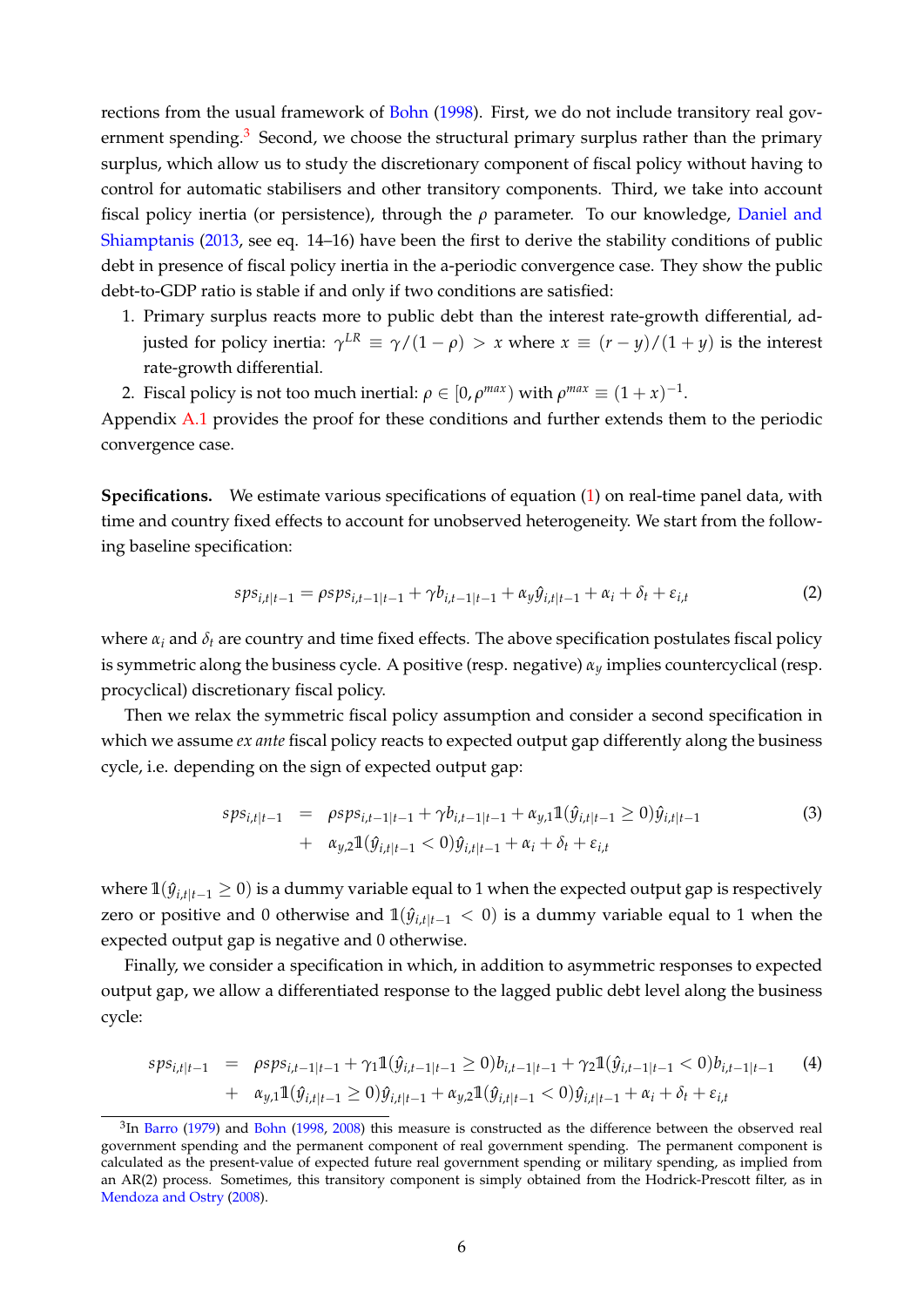Each specification is estimated using the Least-Square Dummy Variables (LSDV) estimator and we use the cross-section SUR Panel Corrected Standard Error (PCSE) for the variance-covariance estimator.

## **4.2 Baseline results**

In the following, we report the results of estimated equations  $(2)$ – $(4)$  on a panel of 19 OECD countries (see Table [1\)](#page-6-0), also adding a dummy for EMU membership (see Table [2\)](#page-9-0).

### **Evidence of procyclical fiscal policy**

The baseline symmetric specification [\(2\)](#page-5-1) suggests a globally procyclical fiscal policy, as the estimated *ex ante* response to expected output gap is negative. Interestingly, an asymmetric specification shows evidence of differentiated responses to output gap in terms of sign, magnitude and precision. The coefficient associated to zero or positive output gap is always positive but never statistically significant<sup>[4](#page-6-1)</sup>.In contrast, we find evidence of a highly significant procyclical response of structural primary surplus to output gap in *downturns*. Consequently, results suggest that discretionary fiscal policy is a-cyclical in upturns while significantly procyclical in downturns.

| Dependent variable: $sps_{i,t t-1}$                           | <b>Baseline</b> | Asymmetric<br>stabilization | Asymmetric stab.<br>and consolidation |
|---------------------------------------------------------------|-----------------|-----------------------------|---------------------------------------|
| $sps_{i,t-1 t-1}$                                             | $0.6005***$     | $0.5873***$                 | $0.5883***$                           |
|                                                               | (0.0421)        | (0.0411)                    | (0.0414)                              |
| $b_{i,t-1 t-1}$                                               | $0.0144***$     | $0.0143***$                 |                                       |
|                                                               | (0.0050)        | (0.0048)                    |                                       |
| $\hat{y}_{i,t t-1}$                                           | $-0.0936**$     |                             |                                       |
|                                                               | (0.0381)        |                             |                                       |
| $\hat{y}_{i,t t-1} \geq 0$                                    |                 | 0.1642                      | 0.1341                                |
|                                                               |                 | (0.1745)                    | (0.1944)                              |
| $\hat{y}_{i,t t-1} < 0$                                       |                 | $-0.1278***$                | $-0.1332***$                          |
|                                                               |                 | (0.0389)                    | (0.0390)                              |
| $b_{i,t-1 t-1} \times \mathbb{1}(\hat{y}_{i,t-1 t-1} \geq 0)$ |                 |                             | $0.0159***$                           |
|                                                               |                 |                             | (0.0058)                              |
| $b_{i,t-1 t-1} \times \mathbb{1}(\hat{y}_{i,t-1 t-1} < 0)$    |                 |                             | $0.0142***$                           |
|                                                               |                 |                             | (0.0048)                              |
| $\gamma^{LR}$                                                 | 0.036           | 0.035                       |                                       |
| $\gamma^{LR} \times \mathbb{1}(\hat{y}_{i,t-1 t-1} \geq 0)$   |                 |                             | 0.039                                 |
| $\gamma^{LR} \times \mathbb{1}(\hat{y}_{i,t-1 t-1} < 0)$      |                 |                             | 0.034                                 |
| Adj. $R^2$                                                    | 0.881           | 0.884                       | 0.883                                 |
| Durbin-Watson                                                 | 1.84            | 1.85                        | 1.86                                  |
| Cross-sections                                                | 19              | 19                          | 19                                    |
| Periods                                                       | 22              | 22                          | 22                                    |
| Obs. (unbalanced)                                             | 402             | 402                         | 402                                   |

<span id="page-6-0"></span>**Table 1:** Real-time fiscal policy rules in 19 OECD countries (1997-2018)

Notes: Equations are estimated with LSDV estimator and country and time fixed-effects and we report robust standard errors in parentheses. Results are significant at 1% level ('\*\*\*'), 5% level ('\*\*') and 10% level ('\*'). Source: OECD Economic Outlook vintages (Dec. 1996 – Dec. 2017), authors' calculations.

<span id="page-6-1"></span><sup>&</sup>lt;sup>4</sup>These findings must yet be interpreted cautiously given forecast and nowcast output gap series tend to be negative on average, which reduces the number of observations of zero or positive expected output gap, see Figure [7](#page-21-0) and Table [7](#page-20-2) in Appendix [A.2.](#page-20-1) We address this problem in Section [5.](#page-8-0)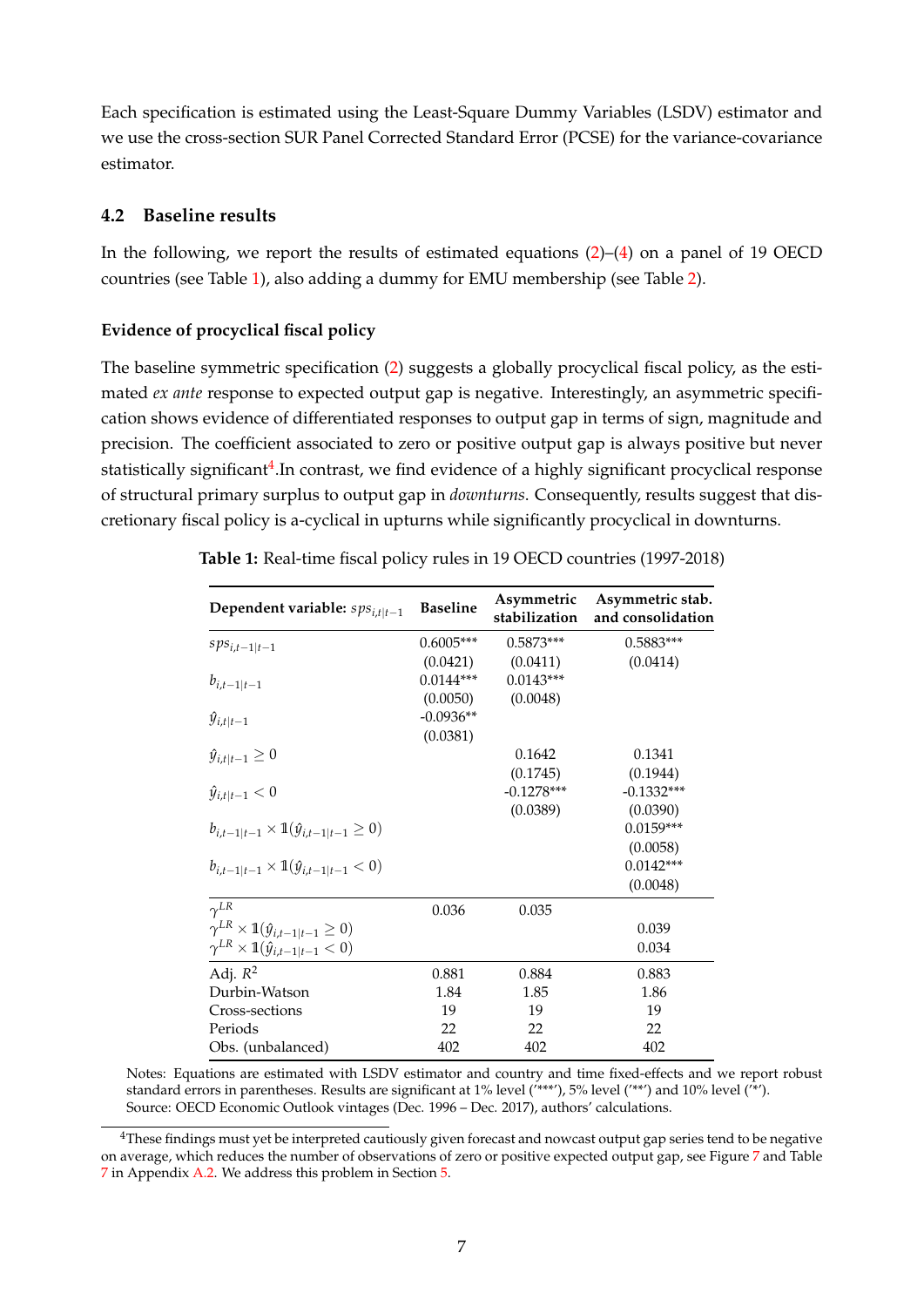Former results on real-time data by [Cimadomo](#page-22-1) [\(2012\)](#page-22-1) indicated that discretionary fiscal policy was found to be countercyclical, when using real-time data as opposed to *ex post*, particularly in economic expansions. In this paper, we find a positive (but non-significant) point estimates associated to output gap in expansions. The main reason for these opposite conclusions lies on differences in the datasets, both in terms of years and countries covered. His dataset started in 1994 and ended up in 2006 and did not cover the Great Recession, the Sovereign Debt Crisis and the subsequent Euro Area 2011-2013 recession; in comparison, our dataset covers years up to 2018. He also included Japan and Norway, which we excluded from our panel<sup>[5](#page-7-0)</sup>, whereas we added two other countries: New Zealand and Luxembourg. If we restrain our sample on the years 1997-2006, we find relatively similar results, with a significant countercyclical fiscal policy in expansions in the OECD, consistent with  $Cimadomo$  [\(2012,](#page-22-1) see table 4).<sup>[6](#page-7-1)</sup> Still, we also find a significant procyclical fiscal policy in recessions in contrast with his results.

#### **Debt stabilization**

One striking result of our estimates is that the surplus-debt short-run coefficient *γ* is always found to be positive and strongly significant across specifications. Taking into account fiscal policy inertia, we calculate point estimates for the long-run surplus-debt coefficient  $\gamma^{LR}.$  In comparison with median interest rate-growth differentials, we find large values for this coefficient, above 3.5%. Except in 2009 if we look at the median or except during the crisis years (2009-2013) if we look at the 90th percentile of the interest rate-growth differential, estimated average longrun surplus-debt coefficients are above the interest rate-growth differential, whatever GDP or potential GDP growth is considered (see Figure [1\)](#page-7-2). Last but not least, given an average value for interest rate-growth differential  $x$  close to 0 in our sample (i.e.  $\rho^{max} \approx 1$ ), the estimated persistence of fiscal policy rules, ranging from 0.48 to 0.69, is compatible with debt-stability.

<span id="page-7-2"></span>

**Figure 1:** Interest rate-growth differentials in the OECD, in percentage points

Notes: We use *ex post* data from the OECD Economic Outlook Dec. 2017 for the long-term nominal interest rate, GDP and potential GDP growth and GDP deflator growth rate.

<span id="page-7-0"></span><sup>5</sup>This choice is motivated in section [3.](#page-3-0)

<span id="page-7-1"></span><sup>&</sup>lt;sup>6</sup> Available from the authors upon request.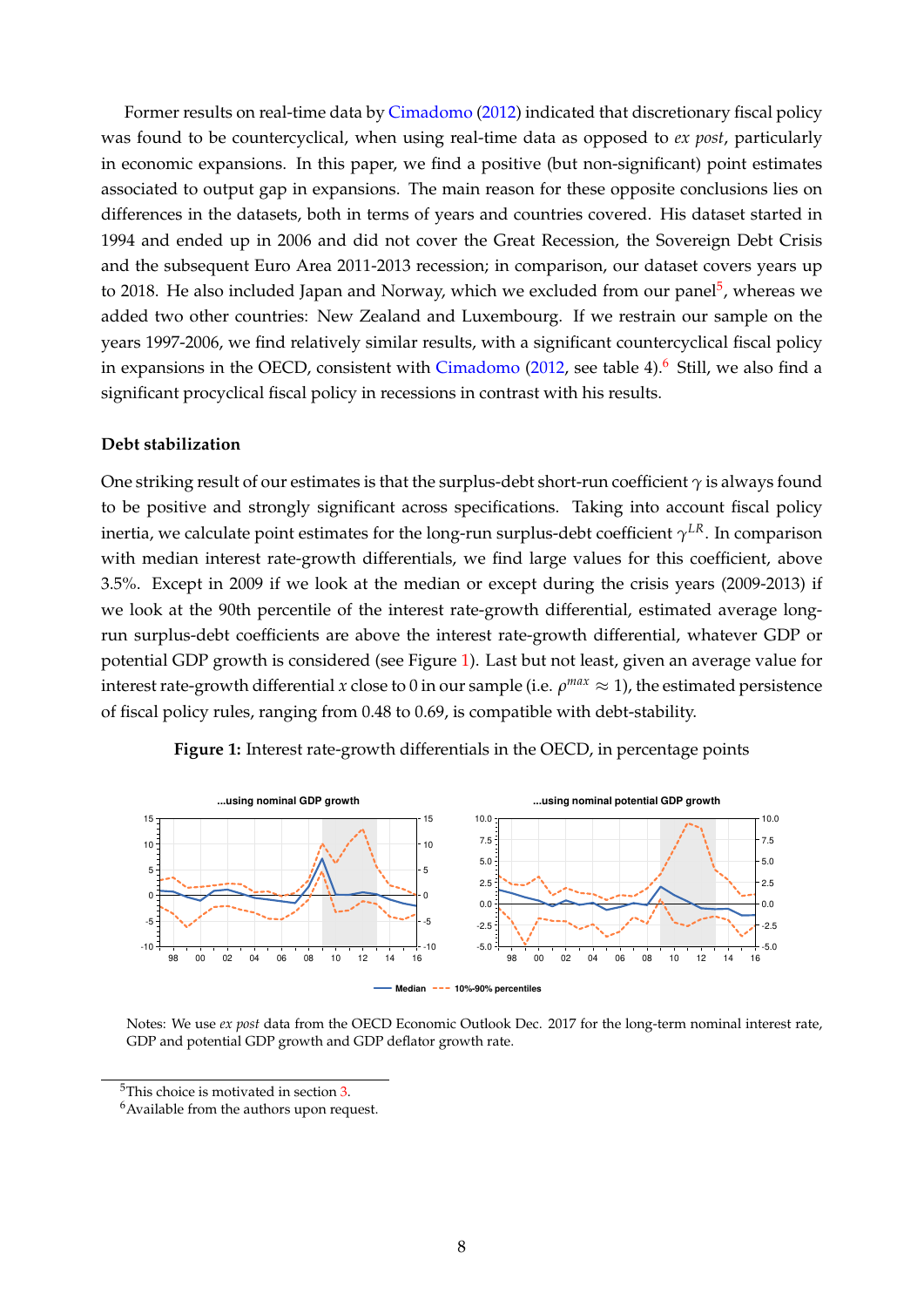## **Fiscal consolidation**

We test the hypothesis that governments' reactions towards public debt may have been contingent to the business cycle. We introduce a possible distinction between these reactions in upturns and downturns and wonder whether fiscal consolidation (to stabilize debt) has been more prone to occur during downturns than during upturns. Between 2011 and 2013, many euro area countries have had to limit their deficits and debts to escape the financial turmoil that had first erupted in Greece, but they did so during a recession. We wish to investigate whether governments have deliberately decided to reduce their public debt during a downturn, and more so than if they had been in an upturn. We may also expect that this possible reaction during downturns has been compensated by fiscal fatigue from governments unable to have their primary surplus keep pace with the increase in their public debt (see [Ghosh et al.](#page-22-22) [\(2013\)](#page-22-22) and [Checherita-Westphal and](#page-22-10) [Žd'árek](#page-22-10) [\(2017\)](#page-22-10)).

We do not find significant evidence of asymmetries in the response to government gross debt along the business cycle. We observe similar coefficients in downturns and upturns. Overall, these results do not provide evidence of a bias towards procyclical fiscal consolidation during periods of negative output gaps. They do not provide evidence of fiscal fatigue during downturns either.

#### **Heterogeneity between EMU and non-EMU countries**

Table [2](#page-9-0) presents results for specifications in which we investigate how EMU membership may explain results shown in Table [1.](#page-6-0) First, we find evidence of procyclicality within the EMU and acyclicality within non-EMU countries, using our baseline symmetric specification. The asymmetric stabilization specification shows that EMU fiscal policy is particularly procyclical in downturns; while it is acylical in upturns. For non-EMU countries, coefficients associated to output gap are not significan and point to a acyclicality in all specifications. Second, we find no evidence of differences in terms of fiscal consolidation inside and outside the EMU. LSDV estimates show remarkably similar estimates of the surplus-debt coefficients across countries and along the business cycle. To sum up, the distinction between EMU and non-EMU countries does not have an impact on fiscal reaction *vis-à-vis* public debt but it has a major one as regards the cyclical features of fiscal reaction functions. The procyclical property of fiscal policies in downturns is entirely atributed to EMU countries.

# <span id="page-8-0"></span>**5 Robustness checks**

Our baseline results indicate (i) a procyclical fiscal policy in downturns in the Euro Area, (ii) acyclical or countercyclical fiscal policy in the rest of the OECD and (iii) no significant evidence of procyclical fiscal consolidation. In this section, we investigate whether these findings are robust either to an Intrumental Variable estimator, to a business cycle measure smoother than dummy variables for expected positive and negative gaps, or to country exclusion.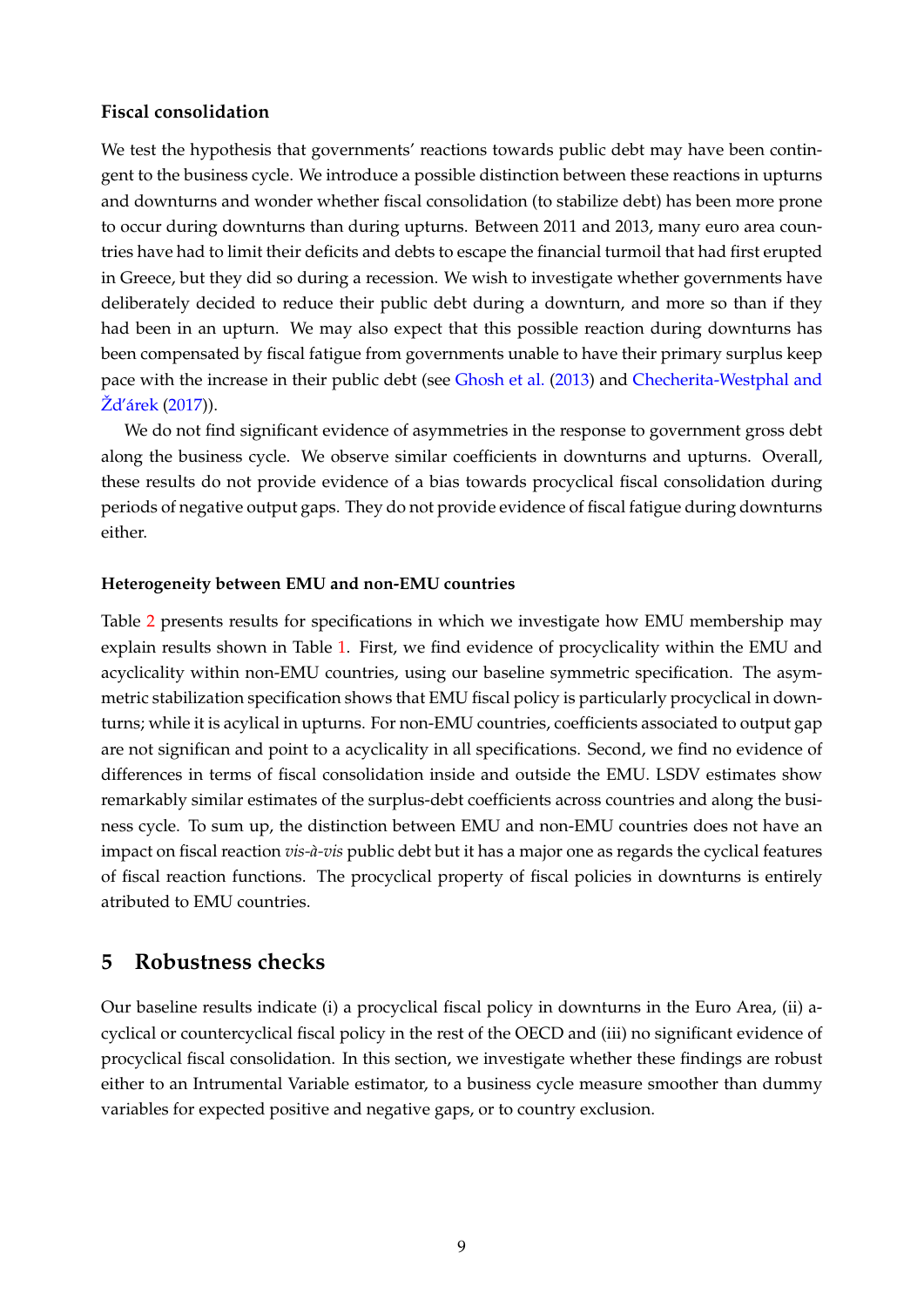| Dependent variable: $sps_{i,t t-1}$                                                          | <b>Baseline</b> | Asymmetric<br>stabilization | Asymmetric stab.<br>and consolidation |
|----------------------------------------------------------------------------------------------|-----------------|-----------------------------|---------------------------------------|
| $sps_{i,t-1 t-1}$                                                                            | $0.5953***$     | $0.5878***$                 | $0.5878***$                           |
|                                                                                              | (0.0411)        | (0.0407)                    | (0.0413)                              |
| $\mathbb{1}_{EMU,t} \times b_{i,t-1 t-1}$                                                    | $0.0134**$      | $0.0129**$                  |                                       |
|                                                                                              | (0.0052)        | (0.0052)                    |                                       |
| $(1 - \mathbb{1}_{EMU,t}) \times b_{i,t-1 t-1}$                                              | $0.0106**$      | $0.0116**$                  |                                       |
|                                                                                              | (0.0049)        | (0.0048)                    |                                       |
| $\mathbb{1}_{EMU,t} \times \hat{y}_{i,t t-1}$                                                | $-0.1051***$    |                             |                                       |
|                                                                                              | (0.0404)        |                             |                                       |
| $(1 - \mathbb{1}_{EMU,t}) \times \hat{y}_{i,t t-1}$                                          | 0.0690          |                             |                                       |
|                                                                                              | (0.0515)        |                             |                                       |
| $\mathbb{1}_{EMU,t} \times \hat{y}_{i,t t-1} \geq 0$                                         |                 | 0.1417                      | 0.1410                                |
| $\mathbb{1}_{EMU,t} \times \hat{y}_{i,t t-1} < 0$                                            |                 | (0.2208)<br>$-0.1370***$    | (0.2509)<br>$-0.1373***$              |
|                                                                                              |                 | (0.0416)                    | (0.0406)                              |
| $(1 - \mathbb{1}_{EMU,t}) \times \hat{y}_{i,t t-1} \geq 0$                                   |                 | 0.0935                      | 0.0858                                |
|                                                                                              |                 | (0.1608)                    | (0.1576)                              |
| $(1 - \mathbb{1}_{EMI,t}) \times \hat{y}_{i,t t-1} < 0$                                      |                 | 0.0684                      | 0.0668                                |
|                                                                                              |                 | (0.0604)                    | (0.0620)                              |
| $\mathbb{1}_{EMU,t} \times \mathbb{1}(\hat{y}_{i,t-1 t-1} \geq 0) \times b_{i,t-1 t-1}$      |                 |                             | $0.0129**$                            |
|                                                                                              |                 |                             | (0.0063)                              |
| $\mathbb{1}_{EMU,t} \times \mathbb{1}(\hat{y}_{i,t-1 t-1} < 0) \times b_{i,t-1 t-1}$         |                 |                             | $0.0128**$                            |
|                                                                                              |                 |                             | (0.0052)                              |
| $(1 - \mathbb{1}_{EMI,t}) \times \mathbb{1}(\hat{y}_{i,t-1 t-1} \ge 0) \times b_{i,t-1 t-1}$ |                 |                             | $0.0119*$                             |
|                                                                                              |                 |                             | (0.0063)                              |
| $(1 - \mathbb{1}_{EMU,t}) \times \mathbb{1}(\hat{y}_{i,t-1 t-1} < 0) \times b_{i,t-1 t-1}$   |                 |                             | $0.0116**$                            |
|                                                                                              |                 |                             | (0.0048)                              |
| $\gamma^{LR}\times \mathbb{1}_{EMU,t}$                                                       | 0.033           | 0.031                       |                                       |
| $\gamma^{LR} \times (1 - \mathbb{1}_{EMU,t})$                                                | 0.026           | 0.028                       |                                       |
| $\gamma^{LR}\times \mathbb{1}_{EMU,t}\times \mathbb{1}(\hat{y}_{i,t-1 t-1}\geq 0)$           |                 |                             | 0.031                                 |
| $\gamma^{LR} \times \mathbb{1}_{EMU,t} \times \mathbb{1}(\hat{y}_{i,t-1 t-1} < 0)$           |                 |                             | 0.031                                 |
| $\gamma^{LR} \times (1 - \mathbb{1}_{EMU,t}) \times \mathbb{1}(\hat{y}_{i,t-1 t-1} \geq 0)$  |                 |                             | 0.029                                 |
| $\gamma^{LR}\times (1-\mathbb{1}_{EMU,t})\times \mathbb{1}(\hat{y}_{i,t-1 t-1}<0)$           |                 |                             | 0.028                                 |
| Adj. $R^2$                                                                                   | 0.886           | 0.888                       | 0.887                                 |
| Durbin-Watson                                                                                | 1.93            | 1.95                        | 1.95                                  |
| Cross-sections                                                                               | 19              | 19                          | 19                                    |
| Periods                                                                                      | 22              | 22                          | 22                                    |
| Obs. (unbalanced)                                                                            | 402             | 402                         | 402                                   |

<span id="page-9-0"></span>**Table 2:** Real-time fiscal policy rules in the OECD: EMU membership (1997-2018)

Notes: Equations are estimated with LSDV estimator country and time fixed-effects and we report robust standard errors in parentheses. Dummy variable **1***EMU*,*<sup>t</sup>* is equal to 1 when the country enters in the EMU and 0 otherwise. Results are significant at 1% level ('\*\*\*'), 5% level ('\*\*') and 10% level ('\*').

Source: OECD Economic Outlook vintages (Dec. 1996 – Dec. 2017), authors' calculations.

#### **5.1 Endogeneity biases and instruments selection.**

Equations [\(2\)](#page-5-1), [\(3\)](#page-5-3) and [\(4\)](#page-5-2) are potentially subject to several endogeneity biases: reverse causality bias between structural primary surplus and output gap and simultaneity biases induced by monetary-fiscal interactions [\(Cochrane,](#page-22-23) [2001\)](#page-22-23). We therefore use IV-GMM estimates to correct for the endogeneity that may arise from reverse causality between structural primary surplus and output gap but also from potential simultaneity bias between the level of public debt and structural primary surplus [\(Leeper and Li,](#page-23-8) [2017\)](#page-23-8).

Real-time macroeconomic data can be useful to find instruments in IV/GMM estimates as different forecast vintages for the same macroeconomic variable allow the econometrician to find efficient instruments that are more likely to be exogenous as the information set differs.

Following [Beetsma and Giuliodori](#page-22-13) [\(2010\)](#page-22-13), [Cimadomo](#page-22-1) [\(2012\)](#page-22-1), among others, we adopt the following strategy to select instruments. First, for nowcast explanatory variables, e.g. the nowcast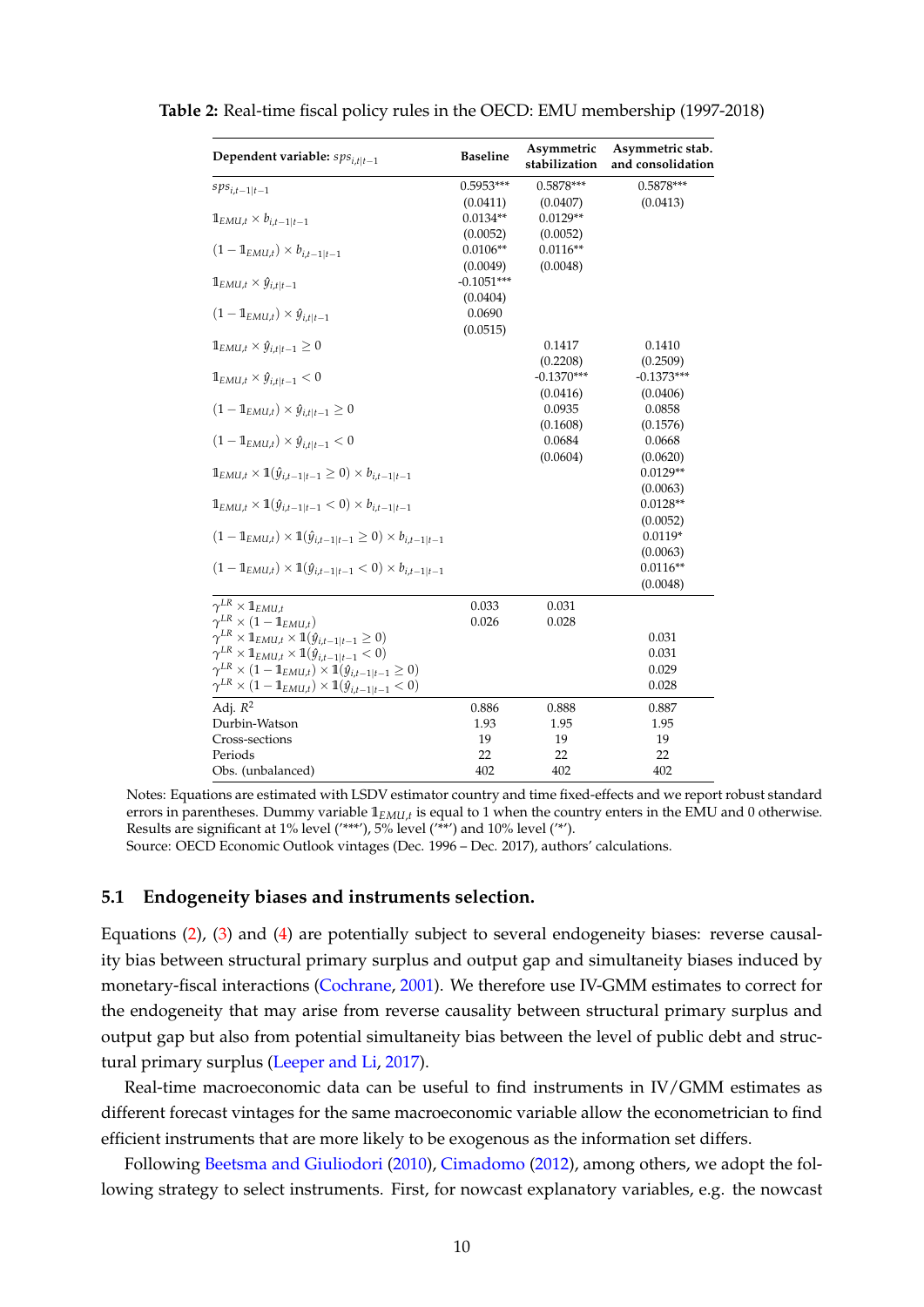gross public debt *bi*,*t*−1|*t*−<sup>1</sup> , we systemically use the *same* period forecast, i.e. *bi*,*t*−1|*t*−<sup>2</sup> . If the nowcast explanatory variable is interacted with a dummy variable, we also use the forecast interacted variable as instrument. In the case of the expected output gap *y*ˆ*i*,*t*|*t*−<sup>1</sup> , we use the previous period nowcast of the output gap  $\hat{y}_{i,t-1|t-1}$  as an instrument. Second, we add three additional instruments to correct for the potential reverse causality between expected output gap and structural primary surplus: (i) the previous period forecast of the change in structural primary surplus, (ii) the nowcast of the previous period average output gap in others OECD countries (excluding the country *i*) and (iii) the previous period real-time output gap forecast error in country *i*, i.e.  $FE^{\hat{y}}_{i,t-1|t-1}\equiv \hat{y}_{t-1|t-1}-\hat{y}_{t-1|t-2}$ , which carries information about expected output gap  $\hat{y}_{t|t-1}$  but is unlikely *caused by* –and not even *correlated with*– the expected structural primary surplus *spsi*,*t*|*t*−<sup>1</sup> , see Figure [2.](#page-10-0) [7](#page-10-1) Third, we use the previous period forecasts of the *first-difference* of short-term nominal interest rate, and nominal effective exchange rate.



<span id="page-10-0"></span>**Figure 2:** Real-time output gap forecast error  $FE_{i,t-1|t-1}^{\hat{y}}$  bivariate correlations

**(a)** Output gap forecast  $\hat{y}_{t|t-1}$ 

**(b)** Structural primary surplus forecast *spst*|*t*−<sup>1</sup>

Source: One-year ahead forecasts and current-year forecasts are taken from OECD Economic Outlook vintages (Dec. 1996–Dec.2017).

One major difference between the baseline estimates with LSDV estimator and their counterparts with IV estimator (see Table [3\)](#page-11-0) has to do with the weakly significant impact of the output gap on fiscal reaction in the latter setting. The point estimate is also lower than in the initial setting. Quite interestingly, this weakly significant procyclical feature on the whole sample hides a difference between EMU and non-EMU countries (see Table [4\)](#page-12-0). In the baseline linear case, EMU governments continue to present a procyclical behaviour whereas non-EMU governments now present a countercyclical behaviour. This latter result is confirmed in the case of a recession, but not during an upturn and not if reaction to public debt is made contingent to the business cycle. All in all, the result of pro-cyclicality in EMU countries, mostly so during downturns, and a-cyclicality in non-EMU countries is confirmed with IV estimator. Results with IV estimator also confirm other outcomes obtained with LSDV estimator under an asymmetric specification. First, fiscal reaction functions fulfil the debt sustainability criterion, and in most cases, its long-

<span id="page-10-1"></span><sup>&</sup>lt;sup>7</sup>Bivariate panel regressions with country and period fixed effects confirm these findings.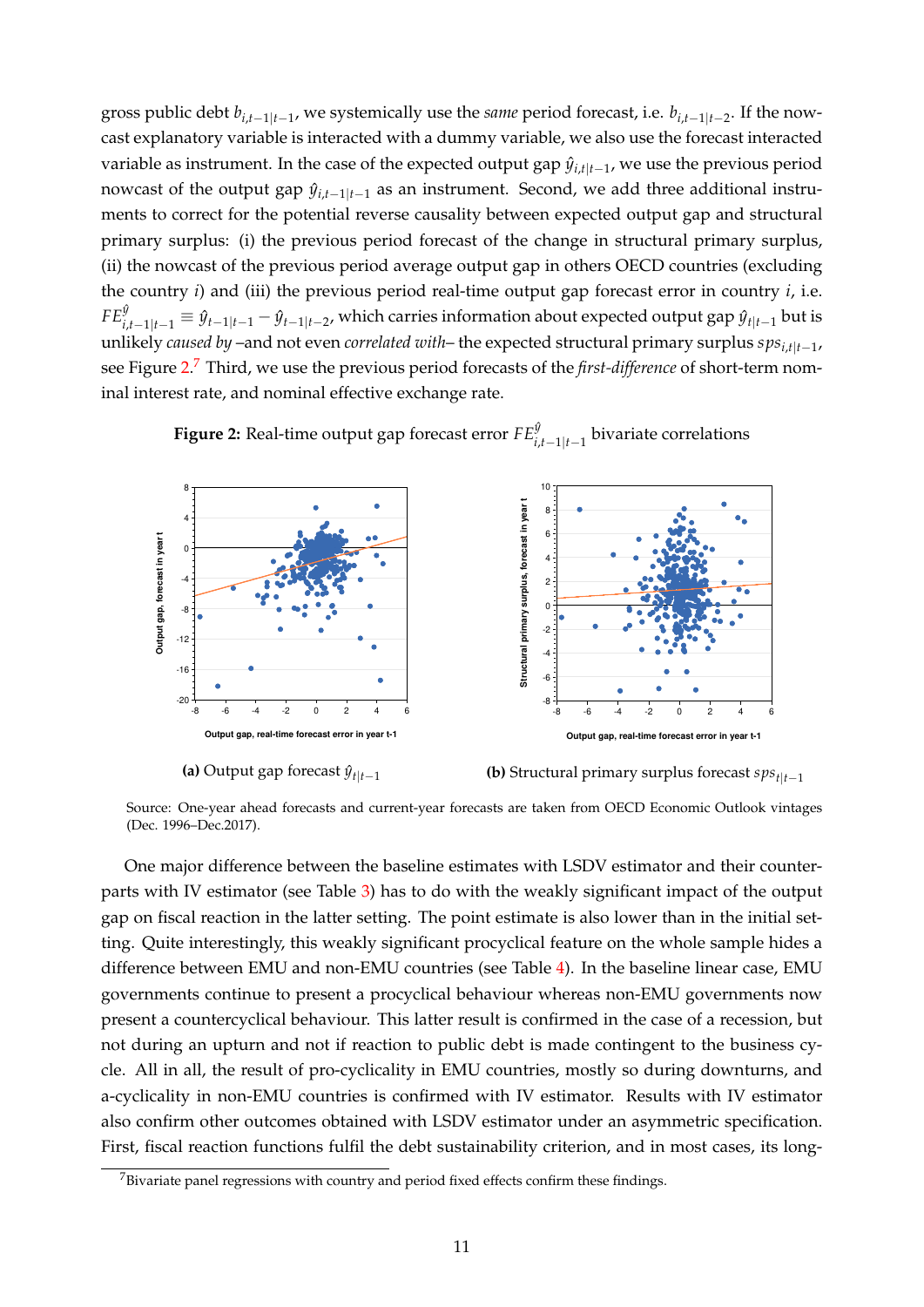<span id="page-11-0"></span>run value is higher than with the LSDV estimator  $^8$  $^8$ .Second, there is no evidence of asymmetry in fiscal consolidation between upturns and downturns.

| Dependent variable: $sps_{i,t t-1}$                           | <b>Baseline</b> | Asymmetric<br>stabilization | Asymmetric stab.<br>and consolidation |
|---------------------------------------------------------------|-----------------|-----------------------------|---------------------------------------|
| $sps_{i,t-1 t-1}$                                             | $0.6919***$     | $0.6819***$                 | $0.6849***$                           |
|                                                               | (0.0498)        | (0.0487)                    | (0.0497)                              |
| $b_{i,t-1 t-1}$                                               | $0.0148***$     | $0.0144***$                 |                                       |
|                                                               | (0.0056)        | (0.0055)                    |                                       |
| $\hat{y}_{i,t t-1}$                                           | $-0.0751*$      |                             |                                       |
|                                                               | (0.0448)        |                             |                                       |
| $\hat{y}_{i,t t-1} \geq 0$                                    |                 | 0.0933                      | $-0.2160$                             |
|                                                               |                 | (0.2795)                    | (0.4416)                              |
| $\hat{y}_{i,t t-1} > 0$                                       |                 | $-0.0993**$                 | $-0.1219**$                           |
|                                                               |                 | (0.0499)                    | (0.0487)                              |
| $b_{i,t-1 t-1} \times \mathbb{1}(\hat{y}_{i,t-1 t-1} \geq 0)$ |                 |                             | $0.0241**$                            |
|                                                               |                 |                             | (0.0115)                              |
| $b_{i,t-1 t-1} \times \mathbb{1}(\hat{y}_{i,t-1 t-1} < 0)$    |                 |                             | $0.0137***$                           |
|                                                               |                 |                             | (0.0055)                              |
| $\gamma^{LR}$                                                 | 0.048           | 0.045                       |                                       |
| $\gamma^{LR} \times \mathbb{1}(\hat{y}_{i,t-1 t-1} \geq 0)$   |                 |                             | 0.077                                 |
| $\gamma^{LR}\times \mathbb{1}(\hat{y}_{i,t-1 t-1}<0)$         |                 |                             | 0.044                                 |
| Sargan J-stat                                                 | 3.743           | 3.593                       | 3.453                                 |
| p-value                                                       | 0.59            | 0.61                        | 0.63                                  |
| Adj. $R^2$                                                    | 0.875           | 0.877                       | 0.872                                 |
| Durbin-Watson                                                 | 2.00            | 2.01                        | 2.05                                  |
| Cross-sections                                                | 19              | 19                          | 19                                    |
| Periods                                                       | 21              | 21                          | 21                                    |
| Obs. (unbalanced)                                             | 381             | 381                         | 381                                   |

**Table 3:** Real-time fiscal policy rules in 19 OECD countries (1997-2018), IV/GMM

#### **5.2 Business cycle measure**

As already mentioned, Figure [7](#page-21-0) shows that real-time measures (one-year ahead forecast and current-year nowcast) of output gap tend to be negative on average and rarely positive in our sample. Using a discrete dummy variable to capture the current stage of business cycle will inevitably limit the number of observations of positive output gaps and reduce the precision of our estimates of asymmetric specifications. It can also be considered as an excessively simple and crude way to capture the economy's position in the business cycle.

Hence, we construct a normalized variable inspired by the calibrated transition function used by [Auerbach and Gorodnichenko](#page-22-24) [\(2012\)](#page-22-24). Our calibrated transition function *F*(.) is defined by:

$$
F(x_{i,t|t-1}) = \frac{\exp(-\theta x_{i,t|t-1})}{1 + \exp(-\theta x_{i,t|t-1})}
$$
\n(5)

The variable *xi*,*t*|*t*−<sup>1</sup> is the normalized output gap forecast at time *t* − 1 for period *t* for country *i*

Notes: Equations are estimated with IV/GMM estimator and country and time fixed-effects and we report robust standard errors in parentheses. Results are significant at 1% level ('\*\*\*'), 5% level ('\*\*') and 10% level ('\*'). Source: OECD Economic Outlook vintages (Dec. 1996 – Dec. 2017), authors' calculations.

<span id="page-11-1"></span><sup>&</sup>lt;sup>8</sup>The case of non-EMU governments during a downturn when fiscal consolidation is made contingent to the business cycle is the exception.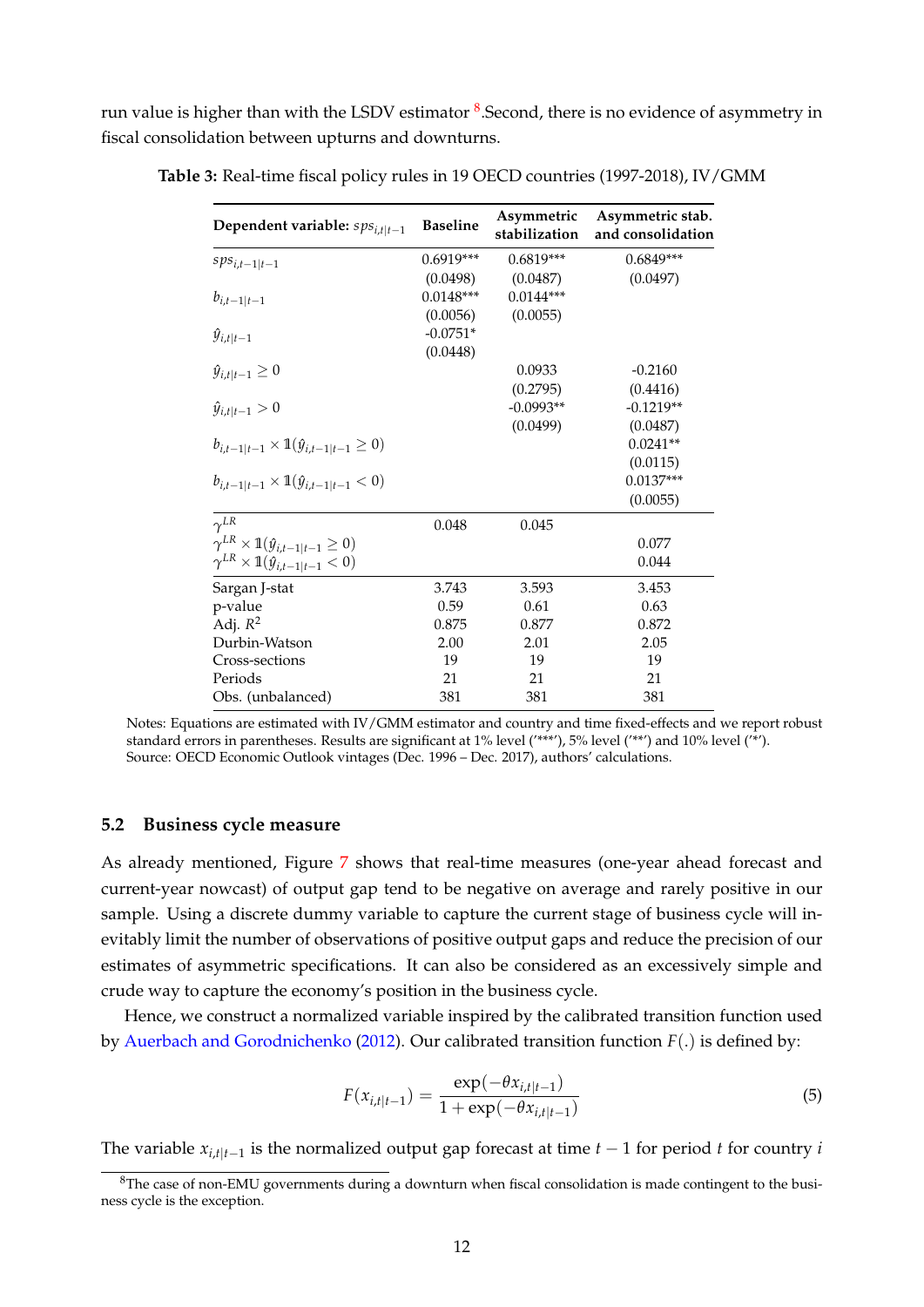| Dependent variable: $sps_{i,t t-1}$                                                                                                                                    | <b>Baseline</b>        | Asymmetric<br>stabilization | Asymmetric stab.<br>and consolidation |  |  |
|------------------------------------------------------------------------------------------------------------------------------------------------------------------------|------------------------|-----------------------------|---------------------------------------|--|--|
| $sps_{i,t-1 t-1}$                                                                                                                                                      | $0.6673***$            | $0.6654***$                 | $0.6545***$                           |  |  |
|                                                                                                                                                                        | (0.0472)               | (0.0432)                    | (0.0571)                              |  |  |
| $\mathbb{1}_{EMU,t} \times b_{i,t-1 t-1}$                                                                                                                              | $0.0129**$             | $0.0123**$                  |                                       |  |  |
|                                                                                                                                                                        | (0.0058)               | (0.0056)                    |                                       |  |  |
| $(1 - \mathbb{1}_{EMU,t}) \times b_{i,t-1 t-1}$                                                                                                                        | 0.0058                 | 0.0061                      |                                       |  |  |
|                                                                                                                                                                        | (0.0053)               | (0.0049)                    |                                       |  |  |
| $\mathbb{1}_{EMU,t} \times \hat{y}_{i,t t-1}$                                                                                                                          | $-0.0976**$            |                             |                                       |  |  |
| $(1-\mathbb{1}_{EMU,t})\times \hat{y}_{i,t t-1}$                                                                                                                       | (0.0482)<br>$0.1184**$ |                             |                                       |  |  |
|                                                                                                                                                                        | (0.0540)               |                             |                                       |  |  |
| $\mathbb{1}_{EMU,t} \times \hat{y}_{i,t t-1} \geq 0$                                                                                                                   |                        | 0.0348                      | $-0.0466$                             |  |  |
|                                                                                                                                                                        |                        | (0.3299)                    | (0.4687)                              |  |  |
| $\mathbb{1}_{EMU,t} \times \hat{y}_{i,t t-1} < 0$                                                                                                                      |                        | $-0.1121**$                 | $-0.1239**$                           |  |  |
|                                                                                                                                                                        |                        | (0.0536)                    | (0.0511)                              |  |  |
| $(1 - 1_{EMU,t}) \times \hat{y}_{i,t t-1} \geq 0$                                                                                                                      |                        | 0.1035                      | $-0.3840$                             |  |  |
|                                                                                                                                                                        |                        | (0.2533)                    | (0.8883)                              |  |  |
| $(1 - \mathbb{1}_{EMU,t}) \times \hat{y}_{i,t t-1} < 0$                                                                                                                |                        | $0.1216*$                   | 0.0573                                |  |  |
|                                                                                                                                                                        |                        | (0.0672)                    | (0.1330)                              |  |  |
| $\mathbb{1}_{EMU,t} \times \mathbb{1}(\hat{y}_{i,t-1 t-1} \geq 0) \times b_{i,t-1 t-1}$                                                                                |                        |                             | 0.0158                                |  |  |
|                                                                                                                                                                        |                        |                             | (0.0118)                              |  |  |
| $\mathbb{1}_{EMU,t} \times \mathbb{1}(\hat{y}_{i,t-1 t-1} < 0) \times b_{i,t-1 t-1}$                                                                                   |                        |                             | $0.0116*$                             |  |  |
|                                                                                                                                                                        |                        |                             | (0.0059)                              |  |  |
| $(1 - \mathbb{1}_{EMU,t}) \times \mathbb{1}(\hat{y}_{i,t-1 t-1} \ge 0) \times b_{i,t-1 t-1}$                                                                           |                        |                             | 0.0258                                |  |  |
|                                                                                                                                                                        |                        |                             | (0.0362)<br>0.0089                    |  |  |
| $(1 - \mathbb{1}_{EMU,t}) \times \mathbb{1}(\hat{y}_{i,t-1 t-1} < 0) \times b_{i,t-1 t-1}$                                                                             |                        |                             | (0.0077)                              |  |  |
|                                                                                                                                                                        |                        |                             |                                       |  |  |
| $\gamma^{LR}\times \mathbb{1}_{EMU,t}$                                                                                                                                 | 0.039                  | 0.037                       |                                       |  |  |
| $\gamma^{LR} \times (1 - \mathbb{1}_{EMU,t})$                                                                                                                          | 0.017                  | 0.018                       |                                       |  |  |
| $\gamma^{LR} \times \mathbb{1}_{EMU,t} \times \mathbb{1}(\hat{y}_{i,t-1 t-1} \geq 0)$                                                                                  |                        |                             | 0.046                                 |  |  |
| $\gamma^{LR} \times \mathbb{1}_{EMU,t} \times \mathbb{1}(\hat{y}_{i,t-1 t-1} < 0)$                                                                                     |                        |                             | 0.034<br>0.075                        |  |  |
| $\gamma^{LR} \times (1 - \mathbb{1}_{EMU,t}) \times \mathbb{1}(\hat{y}_{i,t-1 t-1} \geq 0)$<br>$\gamma^{LR} \times (1 - 1_{EMU,t}) \times 10(\hat{y}_{i,t-1 t-1} < 0)$ |                        |                             | 0.026                                 |  |  |
|                                                                                                                                                                        |                        |                             |                                       |  |  |
| Sargan J-stat                                                                                                                                                          | 3.743                  | 3.593                       | 3.453                                 |  |  |
| p-value                                                                                                                                                                | 0.59                   | 0.61                        | 0.63                                  |  |  |
| Adj. $R^2$<br>Durbin-Watson                                                                                                                                            | 0.884<br>2.11          | 0.885<br>2.12               | 0.879<br>2.11                         |  |  |
| Cross-sections                                                                                                                                                         | 19                     | 19                          | 19                                    |  |  |
| Periods                                                                                                                                                                | 21                     | 21                          | 21                                    |  |  |
| Obs. (unbalanced)                                                                                                                                                      | 381                    | 381                         | 381                                   |  |  |

<span id="page-12-0"></span>**Table 4:** Real-time fiscal policy rules in the OECD: EMU membership (1997-2018), IV/GMM

Notes: Equations are estimated with IV/GMM estimator and country and time fixed-effects and we report robust standard errors in parentheses. Dummy variable **1***EMU*,*<sup>t</sup>* is equal to 1 when the country enters in the EMU and 0 otherwise. Results are significant at 1% level ('\*\*\*'), 5% level ('\*\*') and 10% level ('\*'). Source: OECD Economic Outlook vintages (Dec. 1996 – Dec. 2017), authors' calculations.

defined by  $x_{i,t|t-1} \equiv \frac{\hat{y}_{i,t|t-1} - \overline{\hat{y}_{i}}}{\sigma_{i\hat{\imath}}}$  $\frac{J-1}{\sigma_{\hat{y}_i}}$  where  $\hat{y_i}$  and  $\sigma_{\hat{y}_i}$  are respectively the average and standard-deviation *i* of output gap one year-ahead forecast in country *i*. Transition function *F*(.) fluctuates between 0 (upturns) and 1 (downturns) depending on the normalized output gap forecast at time *t* − 1 for period *t*. [9](#page-12-1)

We calibrate the slope parameter  $\theta = 3$  in an *ad hoc* manner such that our indicator of business cycle is continuous (as opposed to discrete dummy variables) but not too smooth, thus implying marked "regime shifts". In Figures [3](#page-14-0) and [4,](#page-15-0) we compare our baseline measure with the dummy variable and with alternative transition functions. First, our transition function provides a richer

<span id="page-12-1"></span><sup>&</sup>lt;sup>9</sup>Here, we nonetheless use the sample average of output gap forecasts from 1996 to 2017 to normalize the output gap forecasts. This choice would yet be still consistent with our real-time approach if we assume that the negative average output gap forecast is a constant bias of macroeconomic forecasters.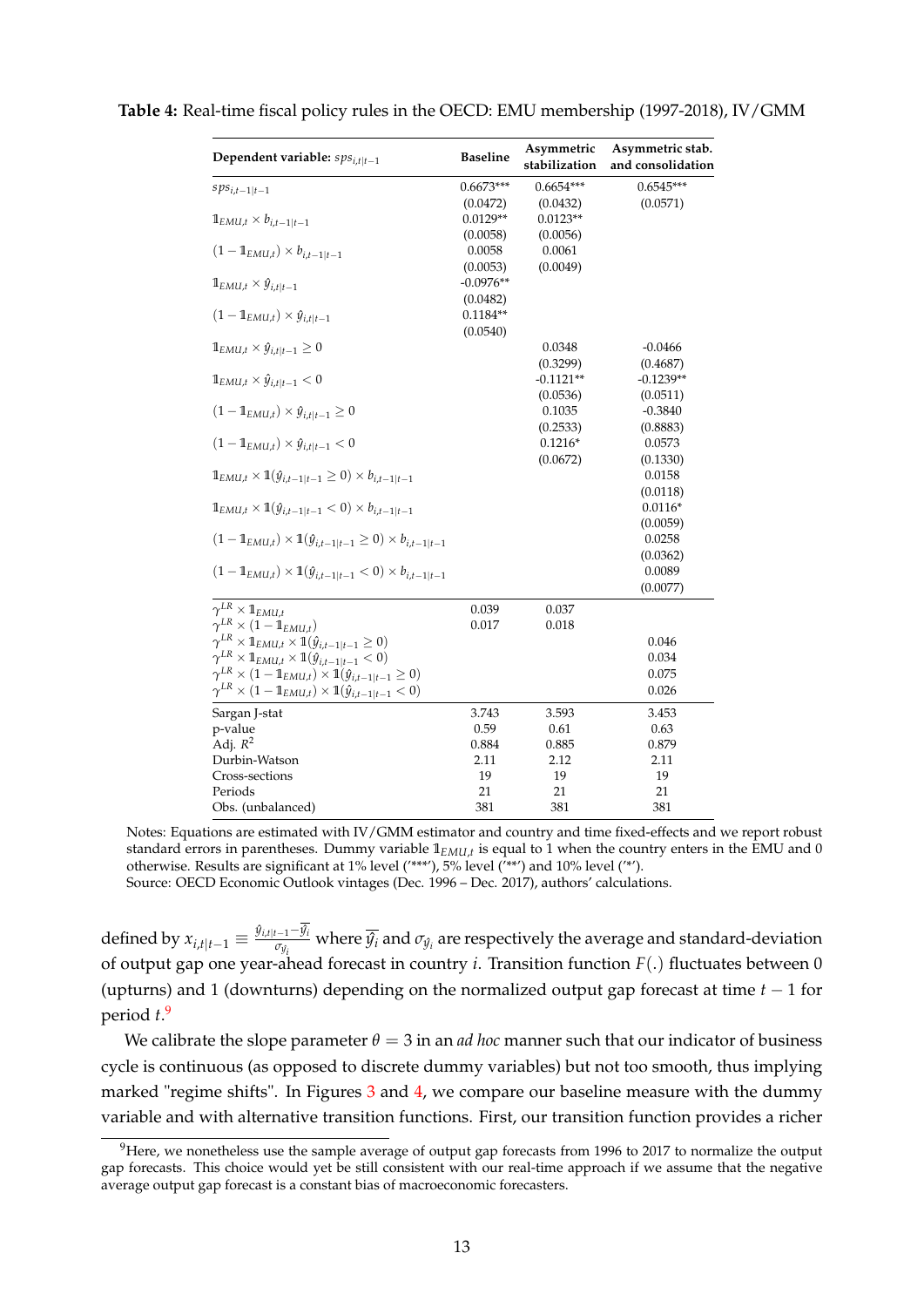<span id="page-13-0"></span>

| Dependent variable:<br>$sps_{i,t t-1}$                                                                     |                                     | Asymmetric<br>stabilization  | Asymmetric stab.<br>and consolidation |                              |  |
|------------------------------------------------------------------------------------------------------------|-------------------------------------|------------------------------|---------------------------------------|------------------------------|--|
|                                                                                                            | OECD-19                             | OECD-19<br>with EMU<br>dummy | OECD-19                               | OECD-19<br>with EMU<br>dummy |  |
| $sps_{i,t-1 t-1}$                                                                                          | $0.5914***$                         | $0.5911***$                  | $0.5883***$                           | $0.5765***$                  |  |
| $b_{i,t-1 t-1}$                                                                                            | (0.0415)<br>$0.0143***$<br>(0.0049) | (0.0408)                     | (0.0412)                              | (0.0406)                     |  |
| $b_{i,t-1 t-1} \times \mathbb{1}_{EMU,t}$                                                                  |                                     | $0.0137***$<br>(0.0051)      |                                       |                              |  |
| $b_{i,t-1 t-1} \times (1 - \mathbb{1}_{EMU,t})$                                                            |                                     | $0.0108**$<br>(0.0049)       |                                       |                              |  |
| $b_{i,t-1 t-1} \times (1 - F(x_{i,t t-1}))$                                                                |                                     |                              | $0.0131***$<br>(0.0053)               |                              |  |
| $b_{i,t-1 t-1} \times (1 - F(x_{i,t t-1}) \times \mathbb{1}_{EMU,t}$                                       |                                     |                              |                                       | $0.0118***$<br>(0.0055)      |  |
| $b_{i,t-1 t-1} \times (1 - F(x_{i,t t-1}) \times (1 - \mathbb{1}_{EMU,t})$                                 |                                     |                              |                                       | $0.0118**$<br>(0.0057)       |  |
| $b_{i,t-1 t-1} \times (1 - F(x_{i,t t-1}))$                                                                |                                     |                              | $0.0156***$<br>(0.0050)               |                              |  |
| $b_{i,t-1 t-1} \times (1 - F(x_{i,t t-1}) \times \mathbb{1}_{EMU,t}$                                       |                                     |                              |                                       | $0.0184***$<br>(0.0056)      |  |
| $b_{i,t-1 t-1} \times (1 - F(x_{i,t t-1}) \times (1 - \mathbb{1}_{EMU,t})$                                 |                                     |                              |                                       | 0.0074<br>(0.0050)           |  |
| $\hat{y}_{i,t t-1} \times (1 - F(x_{i,t t-1}))$                                                            | 0.0466<br>(0.1120)                  |                              | 0.0570<br>(0.1134)                    |                              |  |
| $\hat{y}_{i,t t-1} \times (1 - F(x_{i,t t-1}) \times (1 - \mathbb{1}_{EMU,t})$                             |                                     | 0.0349<br>(0.1362)           |                                       | 0.0632<br>(0.1355)           |  |
| $\hat{y}_{i,t t-1} \times (1 - F(x_{i,t t-1}) \times \mathbb{1}_{EMU,t}$                                   |                                     | $-0.0239$<br>(0.1265)        |                                       | $-0.0586$<br>(0.1349)        |  |
| $\hat{y}_{i,t t-1} \times F(x_{i,t t-1})$                                                                  | $-0.1124***$<br>(0.0381)            |                              | $-0.0897*$<br>(0.0509)                |                              |  |
| $\hat{y}_{i,t t-1} \times F(x_{i,t t-1}) \times \mathbb{1}_{EMU,t}$                                        |                                     | $-0.1194***$<br>(0.0389)     |                                       | $-0.0584$<br>(0.0532)        |  |
| $\hat{y}_{i,t t-1} \times F(x_{i,t t-1}) \times (1 - \mathbb{1}_{EMU,t})$                                  |                                     | $0.1008*$<br>(0.0579)        |                                       | 0.0300<br>(0.0847)           |  |
| $\gamma$ <sup>LR</sup>                                                                                     | 0.035                               |                              |                                       |                              |  |
| $\gamma^{LR}\times \mathbb{1}_{EMU,t}$<br>$\gamma^{LR} \times (1 - \mathbb{1}_{EMU,t})$                    |                                     | 0.033<br>0.026               |                                       |                              |  |
| $\gamma^{LR} \times (1 - F(x_{i,t t-1}))$                                                                  |                                     |                              | 0.032                                 |                              |  |
| $\gamma^{LR} \times F(x_{i,t t-1})$<br>$\gamma^{LR} \times (1 - F(x_{i,t t-1})) \times \mathbb{1}_{EMU,t}$ |                                     |                              | 0.038                                 | 0.028                        |  |
| $\gamma^{LR} \times (1 - F(x_{i,t t-1})) \times (1 - \mathbb{1}_{EMU,t})$                                  |                                     |                              |                                       | 0.028                        |  |
| $\gamma^{LR} \times F(x_{i,t t-1}) \times \mathbb{1}_{EMU,t}$                                              |                                     |                              |                                       | 0.043                        |  |
| $\gamma^{LR} \times F(x_{i,t t-1}) \times (1 - \mathbb{1}_{EMU,t})$                                        |                                     |                              |                                       | 0.017                        |  |
| Adj. $R^2$                                                                                                 | 0.882                               | 0.887                        | 0.882                                 | 0.888                        |  |
| Durbin-Watson                                                                                              | 1.850                               | 1.952                        | 1.844                                 | 1.931                        |  |
| Cross-sections<br>Periods                                                                                  | 19<br>22                            | 19<br>22                     | 19<br>22                              | 19<br>22                     |  |
| Obs. (unbalanced)                                                                                          | 402                                 | 402                          | 402                                   | 402                          |  |

| <b>Table 5:</b> Robustness to business cycle measure $F(x_{i,t t-1})$ |  |  |
|-----------------------------------------------------------------------|--|--|
|-----------------------------------------------------------------------|--|--|

Notes: Equations are estimated with LSDV estimator and country and time fixed-effects and we report robust standard errors in parentheses. Results are significant at 1% level ('\*\*\*'), 5% level ('\*\*') and 10% level ('\*'). Source: OECD Economic Outlook vintages (Dec. 1996 – Dec. 2017), authors' calculations.

description of the data, compared to a dummy variable. In particular, it significantly changes the diagnosis about real-time position in the business cycle for some countries (Italy, Belgium, Luxembourg or Austria), which is both due to the use of a normalized output gap forecast and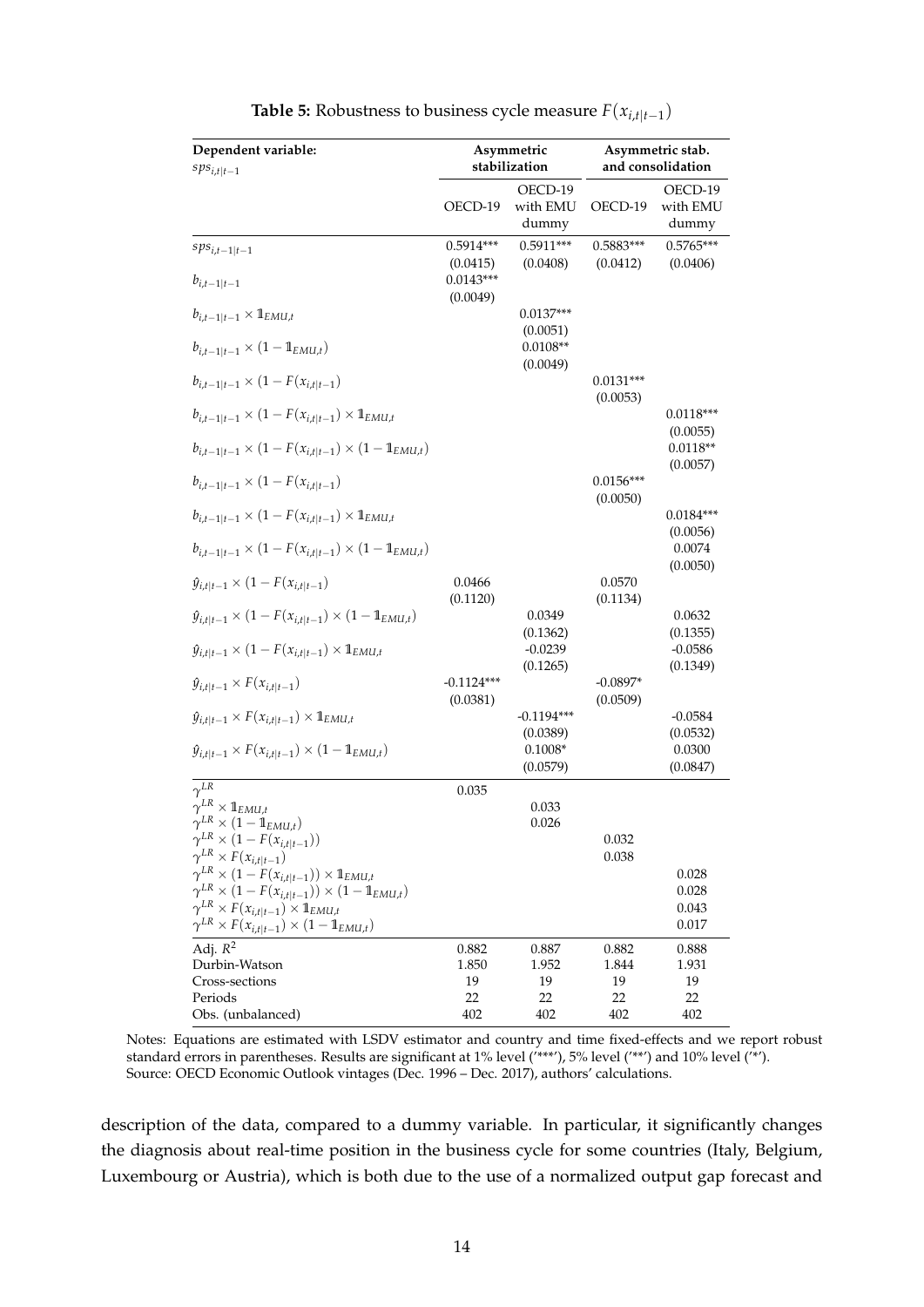a smooth transition function, see Figure [3.](#page-14-0) Second, we observe that a lower value of *θ* may be too low to discriminate between upturns and downturn –for example in Greece or in Italy before 2007–, which motivates our choice of a higher slope of the transition function.



<span id="page-14-0"></span>**Figure 3:** Transition function *F*(*xi*,*t*|*t*−<sup>1</sup> ) compared to negative output gap dummy variable

Notes: One-year ahead forecasts are taken from OECD Economic Outlook vintages (Dec. 1996–Dec.2017).

We re-estimate equations [\(3\)](#page-5-3) and [\(4\)](#page-5-2) by LSDV, using transition function  $F(x_{i,t|t-1})$  with  $\theta = 3$ and report results in Table [5.](#page-13-0) Results confirm the procyclical fiscal reaction during downturns on the full sample and more specifically in euro area countries. Debt sustainability is fulfilled in all cases; the debt-surplus coefficient ranges from 1.7% (for non-EMU countries during a downturn) to 4.3% (for EMU countries during a downturn). We find no evidence for EMU countries of debt stabilization depending on the business cycle position. In contrast, there is evidence of a statistically significant difference in debt stabilization during upturns and downturns in non-EMU countries. It remains that the last specification in Table [5](#page-13-0) is the only exception for which fiscal reactions to business cycle positions are all non-significant. Running the same specification with IV/GMM give a different picture: fiscal reaction is procyclical in EMU countries during downturns whereas it is a-cyclical in non-EMU countries, and there is no distinct reaction to debt along the business cycles.<sup>[10](#page-14-1)</sup>

<span id="page-14-1"></span><sup>10</sup>Results are available from the authors upon request.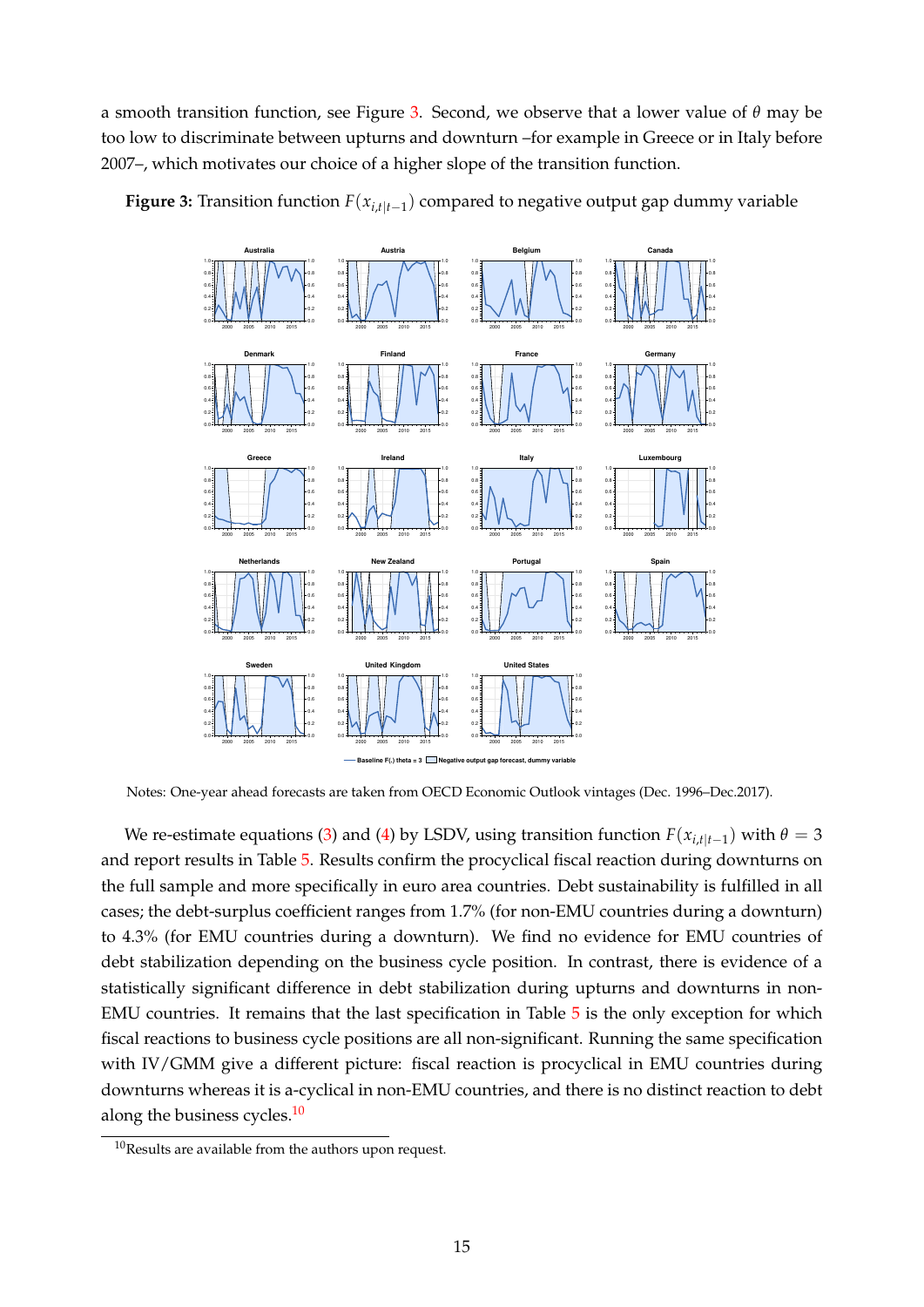<span id="page-15-0"></span>

**Figure 4:** Transition functions  $F(x_{i,t|t-1})$  for different values of  $\theta$ 

Notes: One-year ahead forecasts are taken from OECD Economic Outlook vintages (Dec. 1996–Dec.2017).

## **5.3 Country exclusion**

We check whether our results are driven by a single country and focus on the asymmetric stabilization specification [\(3\)](#page-5-3), which we estimate the OECD panel in real-time, excluding one country at a time. Table [6](#page-16-0) report the estimates for our three key coefficients: surplus-debt coefficient, output gap coefficients in upturns and downturns, and we check whether they are significantly different from our baseline results reported in Table [1.](#page-6-0) First, we find that point estimates of coefficients related positive and negative output gaps are fairly stable and robust to country exclusion: coefficients associated to negative output gap are always negative and strongly significant, while coefficients associated to positive output gap are positive but rarely significant at 5% level. It confirms our main result that fiscal policy appears to be procyclical in downturns and likely acyclical. Second, we find that the coefficient associated to the public debt-to-GDP ratio (i.e. fiscal consolidation) is not robust to the exclusion of Ireland; in that case, point-estimate is lower than the average OECD and only significant at 10%. Yet, we would not interpret it as evidence that fiscal policy is not satisfying sustainability condition: using a IV/GMM estimator, this expection vanishes.<sup>[11](#page-15-1)</sup>

<span id="page-15-1"></span> $11$ Results are available from the authors upon request.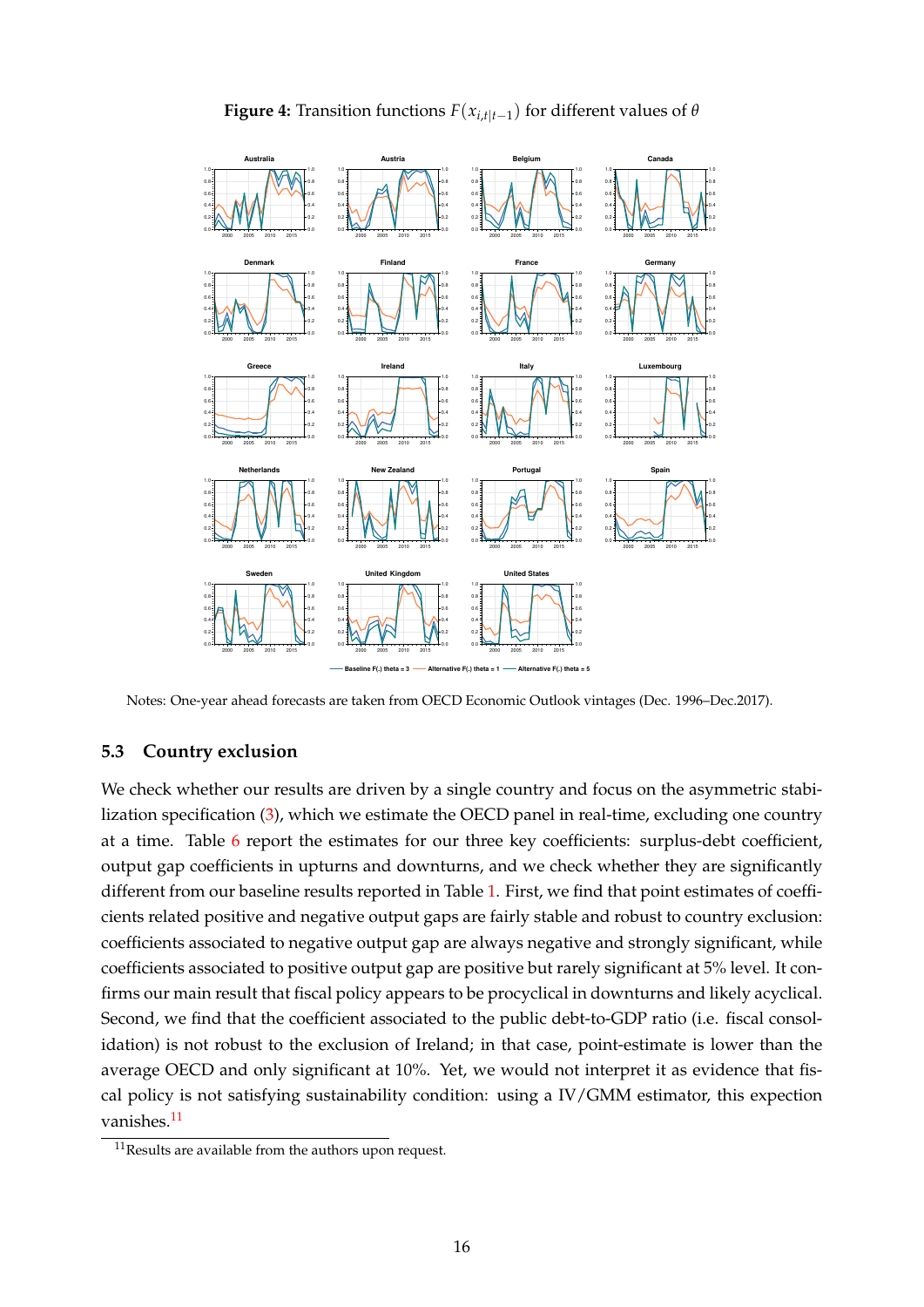| Excluded<br>country  | Surplus-debt<br>coefficient | Output gap<br>in upturns | Output gap<br>in downturns | Adjusted $R^2$ |
|----------------------|-----------------------------|--------------------------|----------------------------|----------------|
| Australia            | $0.0160***$                 | $0.1770*$                | $-0.1281***$               | 0.8860         |
|                      | (0.0036)                    | (0.0926)                 | (0.0282)                   |                |
| Austria              | $0.0143***$                 | $0.1670*$                | $-0.1307***$               | 0.8850         |
|                      | (0.0036)                    | (0.0932)                 | (0.0285)                   |                |
| Belgium              | $0.0139***$                 | $0.1593*$                | $-0.1279***$               | 0.8735         |
|                      | (0.0037)                    | (0.0940)                 | (0.0286)                   |                |
| Canada               | $0.0131***$                 | $0.1913**$               | $-0.1253***$               | 0.8779         |
|                      | (0.0036)                    | (0.0925)                 | (0.0281)                   |                |
| Denmark              | $0.0125***$                 | $0.1755*$                | $-0.1336***$               | 0.8840         |
|                      | (0.0036)                    | (0.0969)                 | (0.0281)                   |                |
| Finland              | $0.0138***$                 | 0.1471                   | $-0.1344***$               | 0.8832         |
|                      | (0.0036)                    | (0.0942)                 | (0.0289)                   |                |
| France               | $0.0143***$                 | $0.1621*$                | $-0.1276***$               | 0.8811         |
|                      | (0.0037)                    | (0.0939)                 | (0.0288)                   |                |
| Germany              | $0.0141***$                 | 0.1500                   | $-0.1378***$               | 0.8849         |
|                      | (0.0036)                    | (0.0994)                 | (0.0294)                   |                |
| Greece               | $0.0155***$                 | $0.2042**$               | $-0.1577***$               | 0.8717         |
|                      | (0.0035)                    | (0.0928)                 | (0.0375)                   |                |
| Ireland              | $0.0050*$                   | 0.1155                   | $-0.0769***$               | 0.9377         |
|                      | (0.0028)                    | (0.0890)                 | (0.0215)                   |                |
| Italy                | $0.0156***$                 | $0.1566*$                | $-0.1289***$               | 0.8812         |
|                      | (0.0036)                    | (0.0919)                 | (0.0282)                   |                |
| Luxembourg           | $0.0150***$                 | $0.1702*$                | $-0.1259***$               | 0.8830         |
|                      | (0.0036)                    | (0.0924)                 | (0.0282)                   |                |
| Netherlands          | $0.0149***$                 | $0.1930**$               | $-0.1257***$               | 0.8830         |
|                      | (0.0036)                    | (0.0950)                 | (0.0290)                   |                |
| New Zealand          | $0.0143***$                 | $0.1642*$                | $-0.1278***$               | 0.8835         |
|                      | (0.0035)                    | (0.0913)                 | (0.0278)                   |                |
| Portugal             | $0.0121***$                 | 0.1493                   | $-0.1303***$               | 0.8841         |
|                      | (0.0038)                    | (0.0936)                 | (0.0293)                   |                |
| Spain                | $0.0163***$                 | $0.1690*$                | $-0.1234***$               | 0.8835         |
|                      | (0.0037)                    | (0.0935)                 | (0.0293)                   |                |
| Sweden               | $0.0155***$                 | $0.1721*$                | $-0.1256***$               | 0.8829         |
|                      | (0.0038)                    | (0.0954)                 | (0.0286)                   |                |
| United Kingdom       | $0.0143***$                 | $0.1642*$                | $-0.1278***$               | 0.8835         |
|                      | (0.0035)                    | (0.0913)                 | (0.0278)                   |                |
| <b>United States</b> | $0.0143***$                 | $0.1642*$                | $-0.1278***$               | 0.8835         |
|                      | (0.0035)                    | (0.0913)                 | (0.0278)                   |                |

<span id="page-16-0"></span>**Table 6:** Robustness to country exclusion for the OECD-19 panel

Notes: We estimate equation [\(3\)](#page-5-3) by LSDV with country and time fixed-effects and exclude one country at a time. We report robust standard errors in parentheses and results are significant at 1% level ('\*\*'), 5% level ('\*\*') and 10% level ('\*').

Source: OECD Economic Outlook vintages (Dec. 1996 – Dec. 2017), authors' calculations.

# **6 Conclusions**

In this paper, we estimate real-time *ex ante* fiscal reaction functions on a panel of 19 OECD countries, including 12 Euro Area countries. It describes fiscal policy behavior along two dimensions: macroeconomic stabilization (i.e. reaction to output gap) and fiscal consolidation (i.e. reaction to lagged public debt-to-output ratio). Our main results are fourfold. First, we find that a symmetric fiscal policy rules may not be an accurate representation of real-time fiscal policy. The response of fiscal policy to the output gap is weakly significant, if not absent. In contrast, we find significant evidence of asymmetries in fiscal reaction functions, in particular regarding the response to the output gap along the business cycle. Second, fiscal policy appears to be generally procyclical in downturns and a-cyclical in upturns. Third, our results do not significantly support evidence of a procyclical fiscal consolidation in the OECD. Third, results do not support evidence of a procyclical fiscal consolidation, i.e. a larger response of structural primary balance to public debt in downturns, which looks at odds with the criticisms against the application of fiscal rules, at least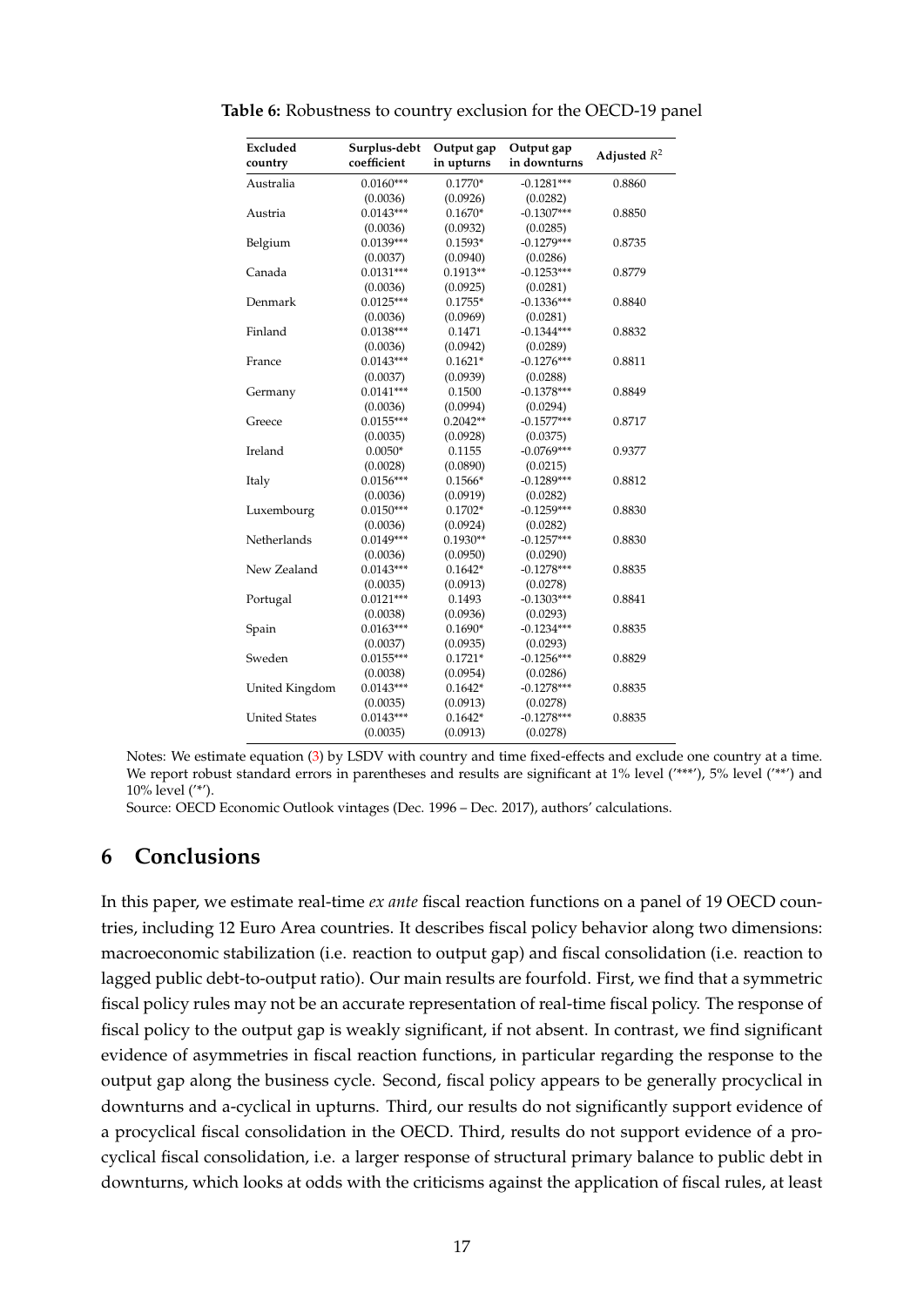in European countries. Quite interestingly, this latter result works for EMU countries as well.

Our results are not sensitive to alternative estimator and specifications. Using a General Method of Moments estimator to check for possible endogeneity biases in Least-Square Dummy Variables estimations does not modify the results. We have also checked whether evidence of procyclical *ex ante* discretionary fiscal policy is robust to an alternative measure of economy's position in the business cycle. As a matter of fact, real-time output gap estimates and forecasts tend to be negative on average. Then using a discrete dummy variable to capture the current stage of business cycle will inevitably limit the number of observations of positive output gaps and reduce the precision of our estimates of asymmetric specifications. Hence, we use a simple calibrated logistic transition function that addresses these two caveats. Our transition function takes into account the negative average of output gap forecasts, using a country-specific normalized output gap forecast measure, and allows for smooth-transition between upturns and downturns. Using this alternative measure of business cycle stance, we confirm our baseline findings. Finally, our results related to pro-cyclicality of fiscal policy do not seem to be driven by a single country, as estimates for output gap coefficients are fairly stable and robust to country exclusion.

Fiscal policy implementation, from *ex ante* fiscal plans to realized/*ex post* fiscal outcomes is beyond the scope of this paper but our conclusions on the first stage are complementing those found on the latter stage. For instance, [Beetsma and Giuliodori](#page-22-13) [\(2010\)](#page-22-13) found that EU countries tend to react procyclically in the implementation stage, while other OECD countries react a-cyclically. Finally, in this paper, we focused on the discretionary component of fiscal policy and studied the reaction of the structural primary surplus to the macroeconomy. It remains that a large part of fiscal countercyclicality comes from automatic stabilizers [\(Aldama and Creel,](#page-22-25) [2018\)](#page-22-25). Further research may therefore focus on the interactions between cyclical and cyclically-adjusted fiscal policies: by how much does procyclical discretionary fiscal policy counteract the countercyclical role of automatic stabilizers?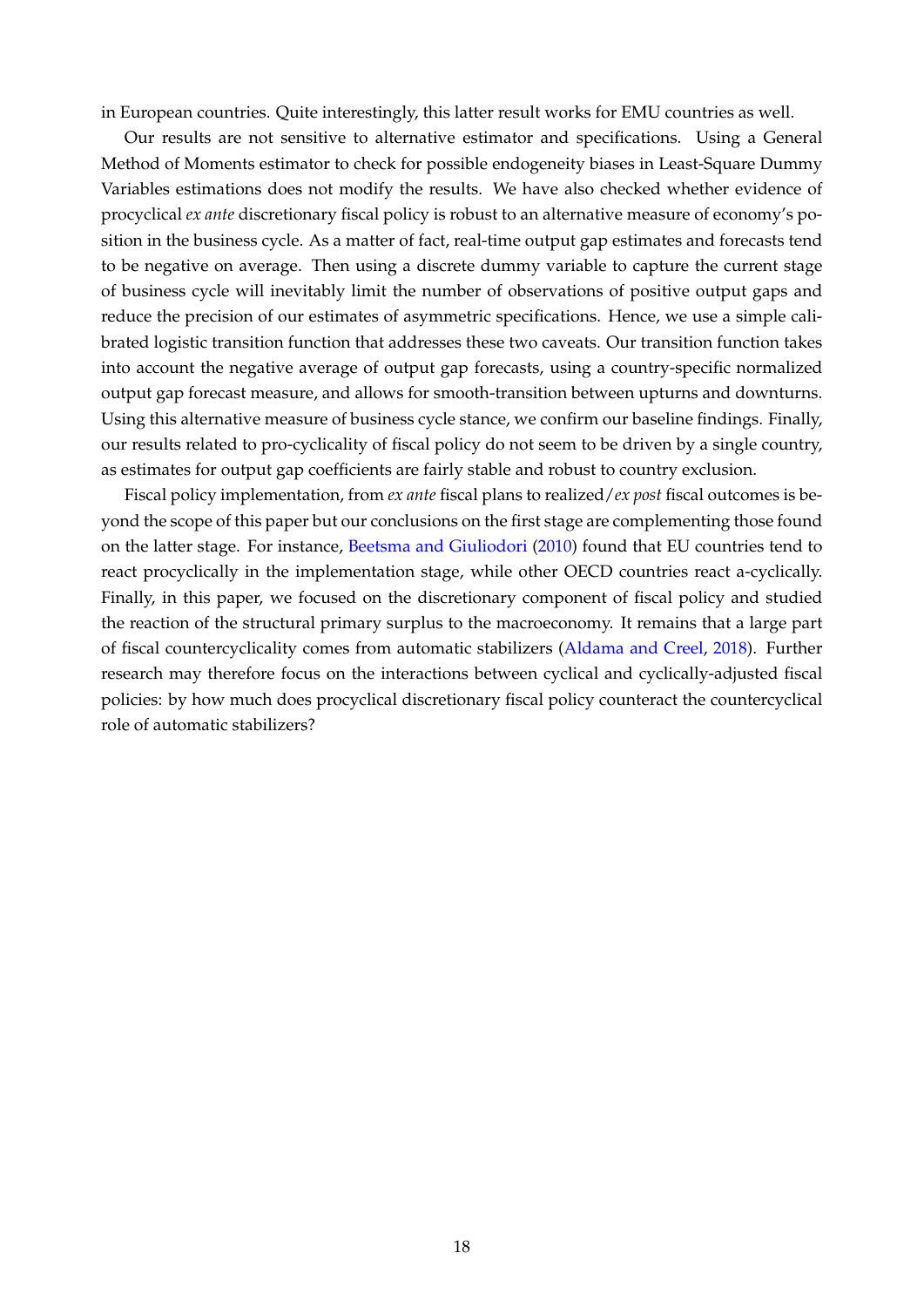# **A Appendix**

#### <span id="page-18-0"></span>**A.1 Debt-stability and fiscal policy inertia**

We derive the debt-stability conditions of [Daniel and Shiamptanis](#page-22-20) [\(2013\)](#page-22-20) in a stylized debtaccounting model. Let  $b_t$  denotes the debt-to-GDP ratio, which evolves according the following simplified equation:

<span id="page-18-1"></span>
$$
b_t = (1+x)b_{t-1} - s_t + v_t \tag{6}
$$

where  $x \equiv (r - y)/(1 + y)$  and  $v_t$  stands for the stock-flow adjustments. Let  $s_t$  denotes the primary surplus, which evolves according the following fiscal policy rule with inertia:

<span id="page-18-2"></span>
$$
s_t = \rho s_{t-1} + \gamma b_{t-1} + \mu_t \tag{7}
$$

where  $u_t$  gathers the transitory and the discretionary components of primary surplus, as well as the steady-state values of primary surplus and public debt. Finally, we assume  $\rho \in [0,1]$ .

For the sake of simplicity, we assume constant interest rates *r* and output growth rates *y* but it can easily be shown that it is equivalent to study the stability of a linearized version around the steady-state of the model. Alternatively, [Daniel and Shiamptanis](#page-22-20) [\(2013\)](#page-22-20) solve the model by isolating capital losses due to default, which ends up in using equation  $(6)$  where  $v_t$  contains expected capital losses.

Define  $Y_t = (b_t, s_t)'$  and  $\epsilon_t = (v_t, \mu_t)$  and rewrite the previous equations [\(6\)](#page-18-1) and [\(7\)](#page-18-2) as the following VAR model:

<span id="page-18-3"></span>
$$
Y_t = A Y_{t-1} + B \epsilon_t \tag{8}
$$

where

$$
A = \begin{pmatrix} 1 + x - \gamma & -\rho \\ \gamma & \rho \end{pmatrix} \text{ and } B = \begin{pmatrix} 1 & -1 \\ 0 & 1 \end{pmatrix}
$$

We study the stability of public as the stationarity conditions for the VAR model [\(8\)](#page-18-3). The charac-teristic polynominal associated to [\(8\)](#page-18-3) is  $\lambda^2 - Tr(A)\lambda + Det(A) = 0$  where  $Tr(A) = 1 + x - \gamma + \rho$ and  $Det(A) = (1 + x)\rho$ .

First, a necessary condition such that at least one root lies within the unit-circle is that  $|Det(A)| <$ 1 which defines a upper-bound on fiscal policy inertia:

$$
\rho < \rho^{max} \equiv \frac{1}{1+x} \tag{9}
$$

Then, we must find a condition on *γ* such that the largest root lies within the unit circle. Two cases can arise. First, the system admits two or one real real roots, i.e.  $\Delta = Tr(A)^2 - 4Det(A) \geq 0$ 0. In that case, after any shock, public debt converges a-periodically toward its steady-state. Second, the system admits two complex roots (i.e.  $\Delta < 0$ ) and public debt displays oscillatory (or periodic) convergence toward steady-state. After some algebra, one can show that the system will be oscillating if and only if the feedback coefficient on debt *γ* is *strictly larger* than the following threshold  $\bar{\gamma}$ , that is:

$$
\gamma > \bar{\gamma} \equiv 1 + x + \rho - 2\sqrt{(1+x)\rho} \tag{10}
$$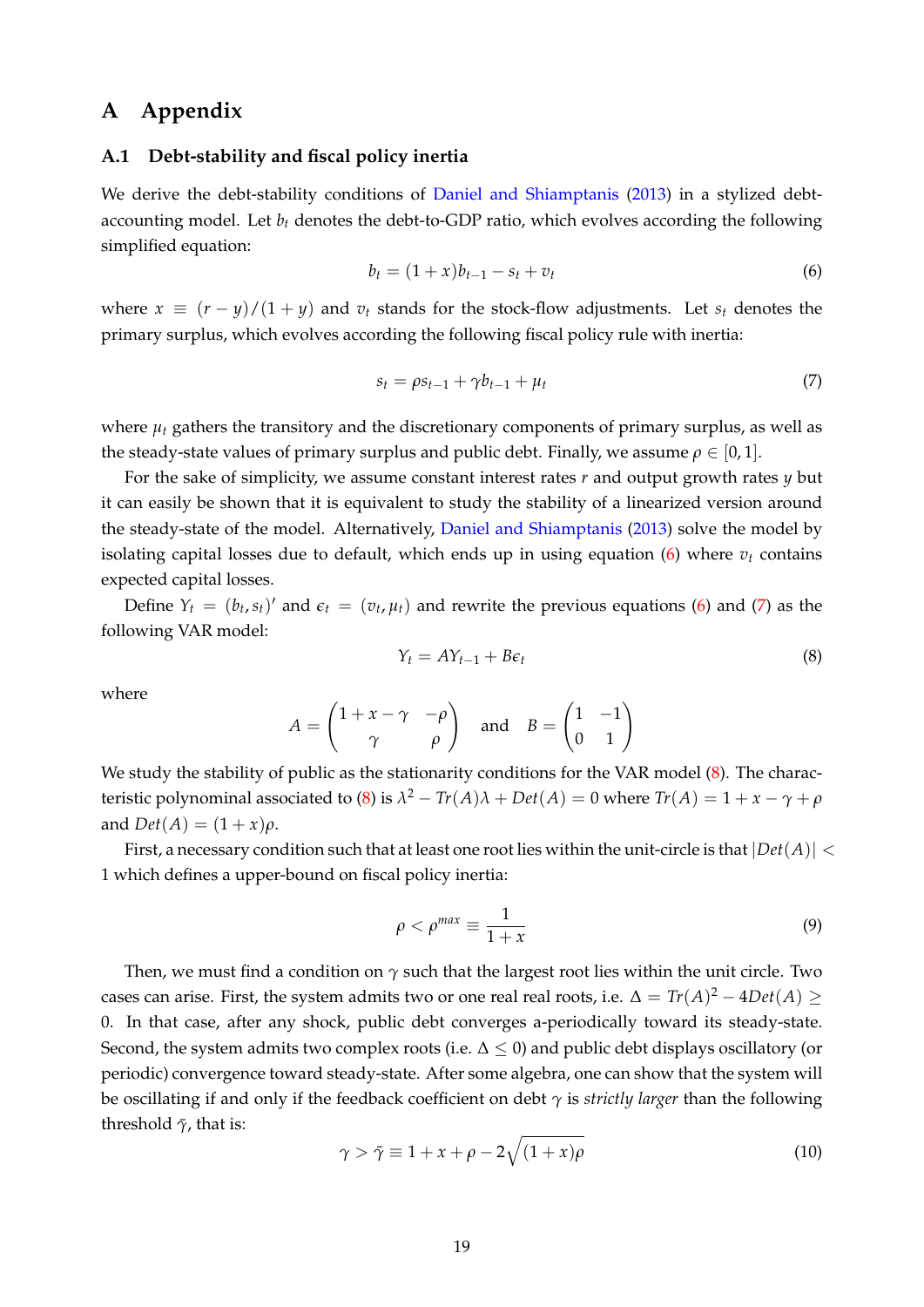**Aperiodic convergence.** In the case  $\gamma < \bar{\gamma}$ , the largest root has a modulus lower than 1 if and only if:

$$
-1<\frac{\textit{Tr}(A)+\sqrt{\textit{Tr}(A)^2-4\textit{Det}(A)}}{2}<1
$$

We focus on the right-hand side of the inequality and we rewrite it

$$
(1 + x + \rho - \gamma)^2 - 4(1 + x)\rho < (1 - (x + \rho - \gamma))^2
$$

which yields, after some algebra, the following condition:

$$
\gamma > (1 - \rho)x \quad \text{or} \quad \gamma^{LR} > x \tag{11}
$$

The left-hand side of the inequality would yield economically meaningless upper-bound for *γ* so we ignore it, following [Bohn](#page-22-6) [\(1998\)](#page-22-6), [Daniel and Shiamptanis](#page-22-20) [\(2013\)](#page-22-20).

In the special case  $\gamma = \bar{\gamma}$ , the system admits aperiodic convergence, provided  $\rho \in [0, \rho^{max})$ and admits a double real root  $\lambda = \sqrt{(1 + x) \rho}$ 

**Periodic convergence.** In the case  $\gamma > \bar{\gamma}$ , provided  $\rho \in [0,\rho^{max})$ , the system admits two complex conjugate roots of modulus:

$$
|z| = |\bar{z}| = \sqrt{\left(\frac{\text{Tr}(A)}{2}\right)^2 + \left(\frac{\sqrt{|\Delta|}}{2}\right)^2}
$$

such that:

$$
|Tr(A)| = |z| + |\bar{z}|
$$

from which we deduce that a condition for stability reduces to:

$$
\frac{|Tr(A)|}{2}<1
$$

which immediately yields:

$$
\frac{\gamma}{1-\rho} > \frac{x}{1-\rho} - 1
$$

Then, recall that  $\rho < \rho^{max} \equiv (1+x)^{-1}$  and one can define an upper bound for the right-hand side of the previous inequality:

$$
\frac{x}{1-\rho}-1 < \frac{x}{1-\rho^{max}}-1 = x
$$

Finally, we find that

$$
\gamma > (1 - \rho)x \tag{12}
$$

is a *sufficient* condition for debt-stability, provided  $\rho \in [0, \rho^{max})$ .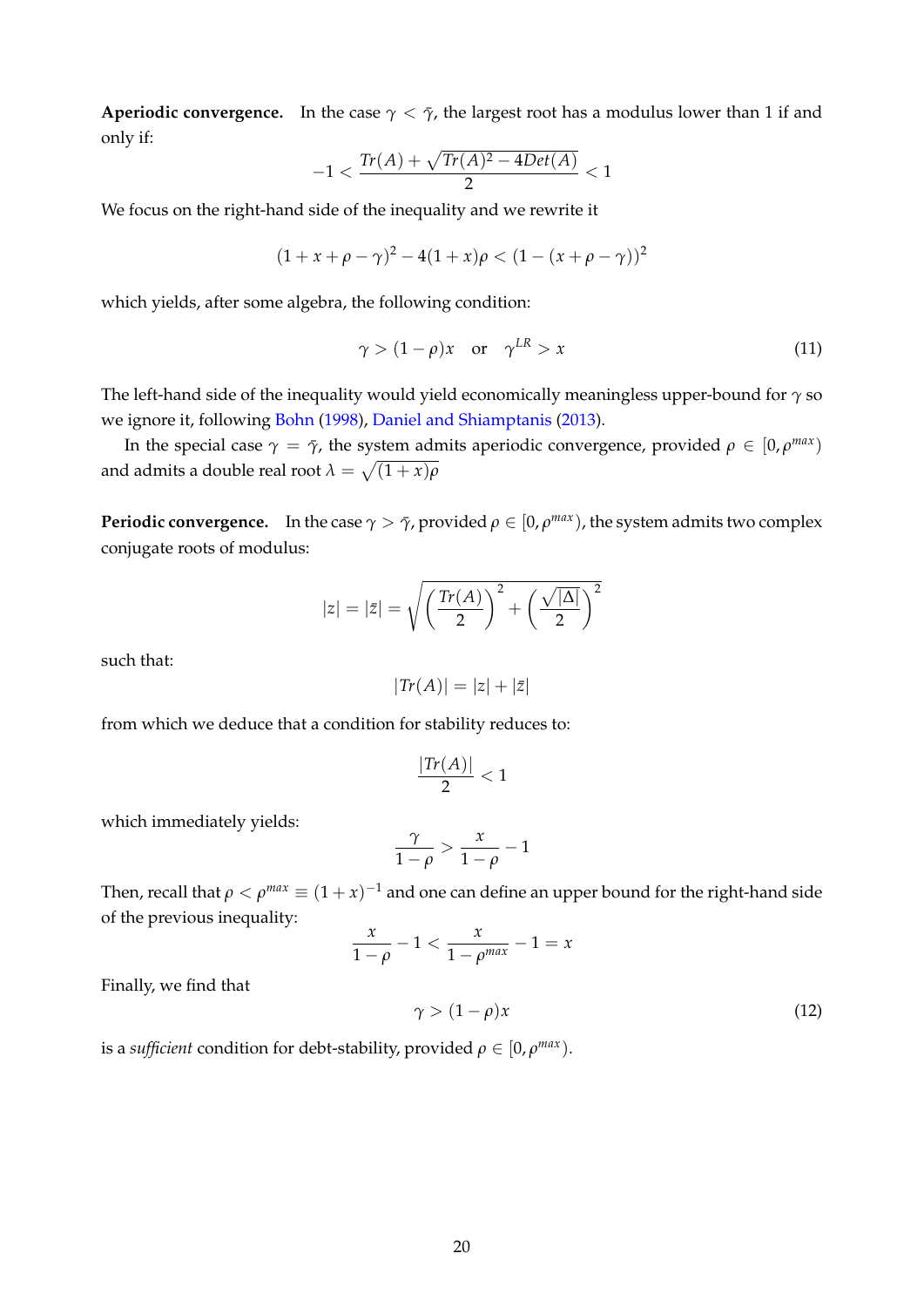# <span id="page-20-2"></span><span id="page-20-1"></span>**A.2 Dataset**

|              | Structural primary surplus<br>% of potential GDP |          | Output gap<br>% of potential GDP |          |          | Gross financial public debt<br>$%$ of GDP |         |          |         |
|--------------|--------------------------------------------------|----------|----------------------------------|----------|----------|-------------------------------------------|---------|----------|---------|
|              | Ex post                                          | Forecast | Nowcast                          | Ex post  |          | Forecast Nowcast                          | Ex post | Forecast | Nowcast |
| Mean         | 0.47                                             | 1.33     | 1.14                             | $-0.65$  | $-1.76$  | $-1.70$                                   | 74.0    | 74.4     | 74.2    |
| Median       | 0.82                                             | 1.27     | 1.27                             | $-0.56$  | $-1.13$  | $-1.21$                                   | 68.4    | 67.2     | 67.5    |
| Maximum      | 9.20                                             | 8.47     | 8.35                             | 8.76     | 5.53     | 5.50                                      | 189.5   | 200.0    | 190.0   |
| Minimum      | $-26.12$                                         | $-7.18$  | $-21.18$                         | $-15.09$ | $-18.23$ | $-15.16$                                  | 9.0     | 3.7      | 4.5     |
| Std. Dev.    | 3.14                                             | 2.47     | 2.92                             | 3.00     | 2.77     | 2.70                                      | 34.5    | 35.1     | 34.6    |
| Observations | 407                                              | 407      | 407                              | 417      | 407      | 407                                       | 416     | 408      | 408     |
|              |                                                  |          |                                  |          |          |                                           |         |          |         |

**Table 7:** Descriptive statistics

<span id="page-20-0"></span>Notes: *Ex post* time series are those of the OECD Economic Outlook Dec. 2017. One-year ahead forecasts and current-year forecasts are taken from OECD Economic Outlook vintages (Dec. 1996–Dec.2017).



**Figure 5:** Structural primary surplus, in percentage of potential GDP

Notes: *Ex post* time series are those of the OECD Economic Outlook Dec. 2017. One-year ahead forecasts and current-year forecasts are taken from OECD Economic Outlook vintages (Dec. 1996–Dec.2017).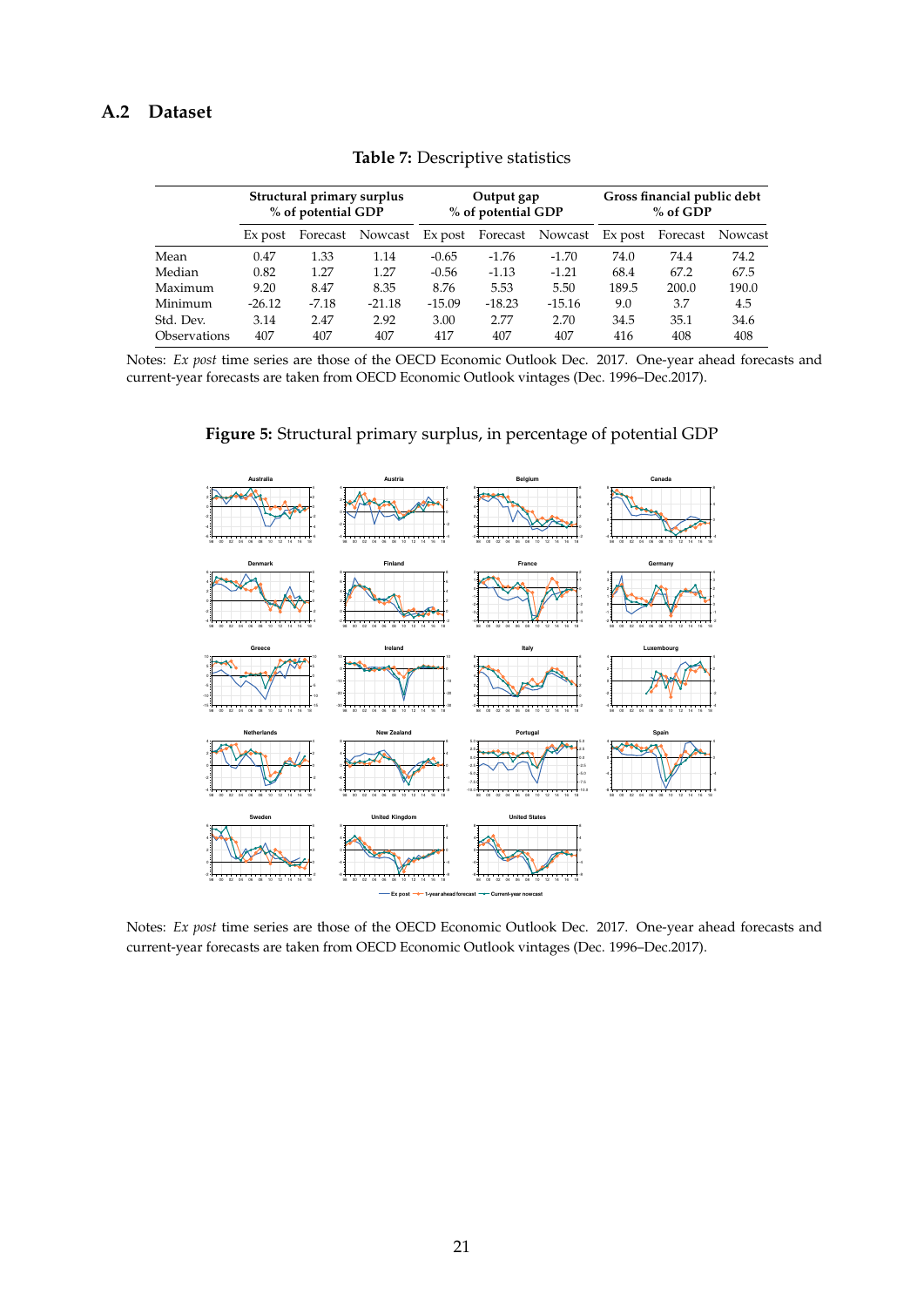

**Figure 6:** Government gross financial liabilities, in percentage of GDP

<span id="page-21-0"></span>Notes: *Ex post* time series are those of the OECD Economic Outlook Dec. 2017. One-year ahead forecasts and current-year forecasts are taken from OECD Economic Outlook vintages (Dec. 1996–Dec.2017).

**Figure 7:** Output gap, in percentage of potential GDP



Notes: *Ex post* time series are those of the OECD Economic Outlook Dec. 2017. One-year ahead forecasts and current-year forecasts are taken from OECD Economic Outlook vintages (Dec. 1996–Dec.2017).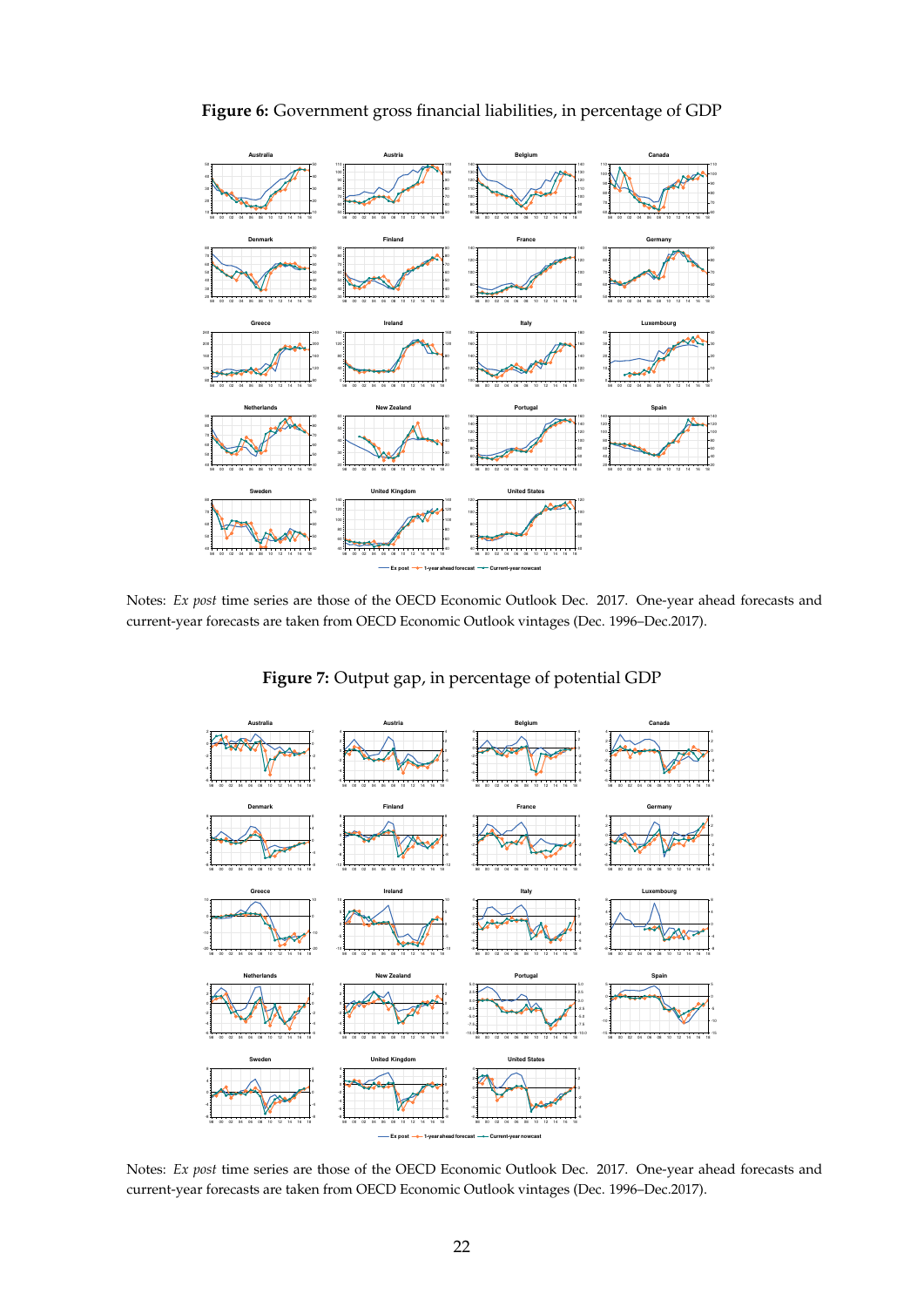# **References**

- <span id="page-22-25"></span>**Aldama, Pierre and Jérôme Creel**, "Les règles budgétaires. Une analyse empirique sur données révisées et en temps reel," *Revue de l'OFCE*, 2018, *0* (4), 279–306.
- <span id="page-22-7"></span>**Arreaza, Adriana, Bent E. Sgrensen, and Oved Yosha**, "Consumption Smoothing through Fiscal Policy in OECD and EU Countries," in "Fiscal Institutions and Fiscal Performance" NBER Chapters, National Bureau of Economic Research, Inc, March 1999, pp. 59–80.
- <span id="page-22-24"></span>**Auerbach, Alan J. and Yuriy Gorodnichenko**, "Fiscal Multipliers in Recession and Expansion," in "Fiscal Policy after the Financial Crisis," National Bureau of Economic Research, Inc, 2012, pp. 63–98.

<span id="page-22-4"></span>**Barro, Robert J.**, "On the Determination of the Public Debt," *Journal of Political Economy*, 1979, *87* (5), 940–71.

<span id="page-22-5"></span>, "U.S. Deficits since World War I," *Scandinavian Journal of Economics*, 1986, *88* (1), 195–22.

- <span id="page-22-13"></span>**Beetsma, Roel and Massimo Giuliodori**, "Fiscal adjustment to cyclical developments in the OECD: an empirical analysis based on real-time data," *Oxford Economic Papers*, July 2010, *62* (3), 419–441.
- <span id="page-22-16"></span>**, Benjamin Bluhm, Massimo Giuliodori, and Peter Wierts**, "From Budgetary Forecasts To Ex Post Fiscal Data: Exploring The Evolution Of Fiscal Forecast Errors In The European Union," *Contemporary Economic Policy*, October 2013, *31* (4), 795–813.
- <span id="page-22-15"></span>**, Massimo Giuliodori, and Peter Wierts**, "Planning to cheat: EU fiscal policy in real time," *Economic Policy*, October 2009, *24*, 753–804.
- <span id="page-22-18"></span>**Benigno, Pierpaolo and Michael Woodford**, "Optimal Monetary and Fiscal Policy: A Linear-Quadratic Approach," in "NBER Macroeconomics Annual 2003, Volume 18" NBER Chapters, National Bureau of Economic Research, Inc, 2004, pp. 271–364.
- <span id="page-22-12"></span>**Bernoth, Kerstin, Andrew Hughes Hallett, and John Lewis**, "The Cyclicality Of Automatic And Discretionary Fiscal Policy: What Can Real-Time Data Tell Us?," *Macroeconomic Dynamics*, January 2015, *19* (1), 221–243.
- <span id="page-22-6"></span>**Bohn, Henning**, "The Behavior Of U.S. Public Debt And Deficits," *The Quarterly Journal of Economics*, 1998, *113* (3), 949–963.
- <span id="page-22-21"></span> $-$ , "The Sustainability of Fiscal Policy in the United States," in "Sustainability of Public Debt," MIT Press, 2008, pp. 15–49.
- <span id="page-22-10"></span>**Checherita-Westphal, Cristina and Václav Žd'árek**, "Fiscal reaction function and fiscal fatigue: evidence for the euro area," Working Paper Series 2036, European Central Bank March 2017.
- <span id="page-22-1"></span>**Cimadomo, Jacopo**, "Fiscal Policy in Real Time," *Scandinavian Journal of Economics*, June 2012, *114* (2), 440–465.
- <span id="page-22-2"></span>, "Real-Time Data And Fiscal Policy Analysis: A Survey Of The Literature," *Journal of Economic Surveys*, April 2016, *30* (2), 302–326.
- <span id="page-22-23"></span>**Cochrane, John H.**, "Long-Term Debt and Optimal Policy in the Fiscal Theory of the Price Level," *Econometrica*, 2001, *69* (1), 69–116.
- <span id="page-22-17"></span>**Coibion, Olivier, Yuriy Gorodnichenko, and Mauricio Ulate**, "The Cyclical Sensitivity in Estimates of Potential Output," *Brookings Papers on Economic Activity*, 2018, *49* (2 (Fall)), 343–441.
- <span id="page-22-20"></span>**Daniel, Betty C. and Christos Shiamptanis**, "Pushing the limit? Fiscal policy in the European Monetary Union," *Journal of Economic Dynamics and Control*, 2013, *37* (11), 2307–2321.
- <span id="page-22-14"></span>**Eyraud, Luc, Vitor Gaspar, and Tigran Poghosyan**, "Fiscal Politics in the Euro Area," IMF Working Paper 17/18, International Monetary Fund January 2017.
- <span id="page-22-11"></span>**Forni, Lorenzo and Sandro Momigliano**, "Cyclical sensitivity of fiscal policies based on real-time data," Economic working papers 540, Bank of Italy December 2004.
- <span id="page-22-19"></span>**Fournier, Jean-Marc and Philipp Lieberknecht**, "A Model-based Fiscal Taylor Rule and a Toolkit to Assess the Fiscal Stance," IMF Working Papers 20/33, International Monetary Fund February 2020.
- <span id="page-22-8"></span>**Galí, Jordi and Roberto Perotti**, "Fiscal policy and monetary integration in Europe," *Economic Policy*, 2003, *18* (37), 533–572.
- <span id="page-22-22"></span>**Ghosh, Atish R., Jun I. Kim, Enrique G. Mendoza, Jonathan D. Ostry, and Mahvash S. Qureshi**, "Fiscal Fatigue, Fiscal Space and Debt Sustainability in Advanced Economies," *The Economic Journal*, 2013, *123* (566), F4–F30.
- <span id="page-22-3"></span>**Giuliodori, Massimo and Roel Beetsma**, "On the relationship between fiscal plans in the European Union: An empirical analysis based on real-time data," *Journal of Comparative Economics*, June 2008, *36* (2), 221–242.
- <span id="page-22-0"></span>**Golinelli, Roberto and Sandro Momigliano**, "Real-time determinants of fiscal policies in the euro area," *Journal of Policy Modeling*, December 2006, *28* (9), 943–964.
- <span id="page-22-9"></span>**Huart, Florence**, "Is Fiscal Policy Procyclical in the Euro Area?," *German Economic Review*, February 2013, *14* (1), 73–88.